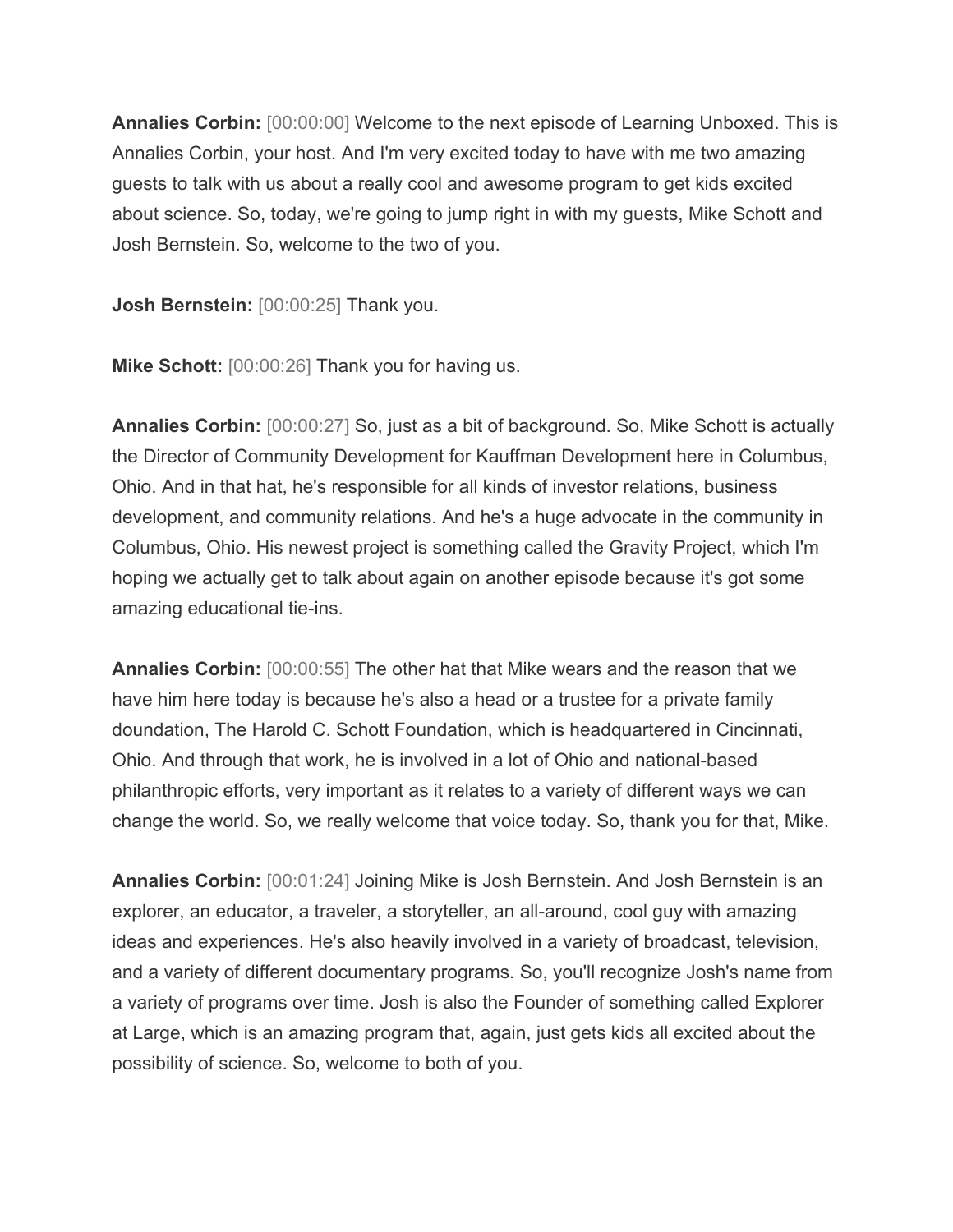## **Josh Bernstein:** [00:02:02] Thank you.

**Mike Schott:** [00:02:03] Thank you for having us.

**Annalies Corbin:** [00:02:04] So, we want to just dive right in today, pun fully intended in Josh's case. So, Josh, actually, I would like to start with you to sort of set the context for us. So, Explorer at Large is a program, and PAST is very fortunate to have been involved over the last year or so with some of this program as it relates to just trying to backfill gaps around student curiosity, tenacity, love of science, especially when it relates to the way we currently learn science traditionally in school. It's just so not functional in many ways, and a lot of kids are missing out. So, tell us, what's the 100,000-foot version of Explorer at Large?

**Josh Bernstein:**  $[00:02:45]$  I would say it boils down to two words - courage and curiosity. The courage to be an explorer, to want to go around the corners and over the horizon to see what's there, to have those questions. And the curiosity lends itself to the scientific mindset, problem-based learning. Einstein famously said he has no special talent except he's very, very curious. That passionate curiosity is what drives lifelong learning.

**Josh Bernstein:** [00:03:09] So, our hope with Explorer at Large is to get children, adults as well based on my work in TV, but children now who become passionately curious, and courageous, and take a leap into education.

**Annalies Corbin:** [00:03:19] And so, given the fact that you want to instill that, why step out of what you're doing all the time. And you spent many years being involved within directing, a lot of outdoor and wilderness education. You're clearly really intimately involved in that whole space of curiosity and exploration, and a lot of the hands-on applied stuff that, certainly, the PAST foundation, we advocate for. So, why shift from the traditional things that you're constantly doing into a very specific program opportunity?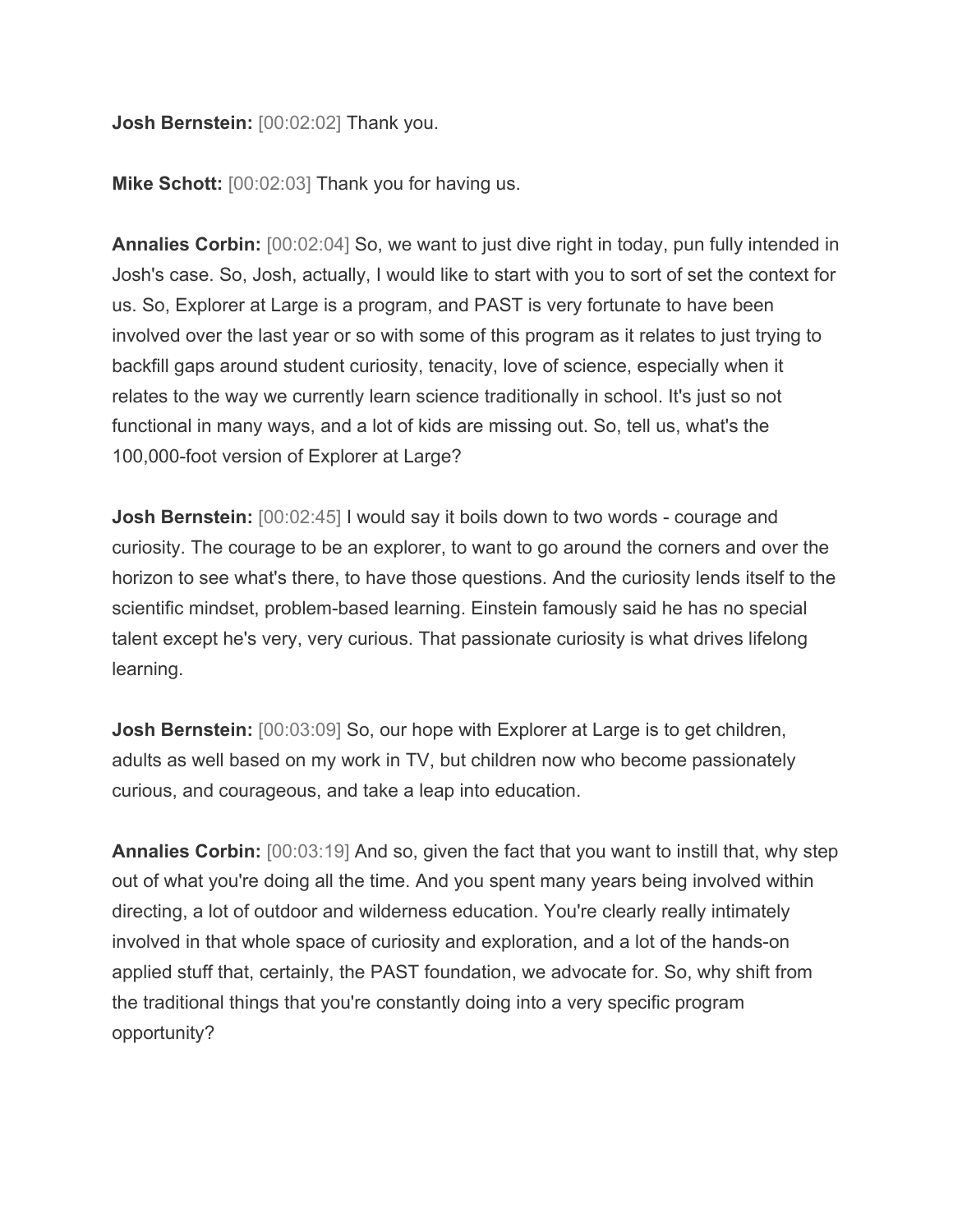**Josh Bernstein:**  $[00:03:50]$  I think, looking back, it was a natural progression of both skills and opportunities. So, when I ran the survival school, which was my first career after college, I was there for 25 years out in the West in Utah and Colorado, educating adults from all around the world to come out on the trail for up to a month, where we would teach survival skills, native wisdom, learn to do more with less, the more you know, the less you need to carry.

**Josh Bernstein:** [00:04:18] And so, that that curriculum, that sort of immersive, experiential education perspective was fantastic for me because I am more of a kinetic hands-on learner, and therefore teacher. But what I discovered when I was approached, at a certain point, because of the sort of survival phenomenon that happened in the media, our school benefited tremendously. And then, the networks that were asking as the front person what I'd be interested in making the shift to television.

**Josh Bernstein:** [00:04:45] And as an educator, I had zero interest. I was like, "No, I'm not an actor. I was never in a theater. I don't care to be on stage or in the spotlight." But as an educator, for me to take an audience of what was 10 or 15 clients, and expand that to, now, several million people to watch a show, it was like, "Well that's a pretty amazing opportunity." And so, that got me into the television networks of History Channel and Discovery Channel.

**Josh Bernstein:** [00:05:08] And then, what shifted into education specifically and formal education was, how do we move the needle around the world? If I'm going to be in 200 countries, which I'm grateful for, through these documentaries, how do we actually change the world? And you have to get kids younger. The demo of TV is an older demo. They want you to buy insurance or cars, but how do you ignite passions? And at what point do you have the most impact? And for us, it's really starting at like age 4. Like how do you get to kindergarteners and light that? And so, it's an upstream solution.

**Josh Bernstein:** [00:05:40] Yeah, we can install the problems later in college and connect to career paths, but if you can get more kids to fall in love with these paths of becoming oceanographers, or volcanologists, or whatever, like every little kid wants to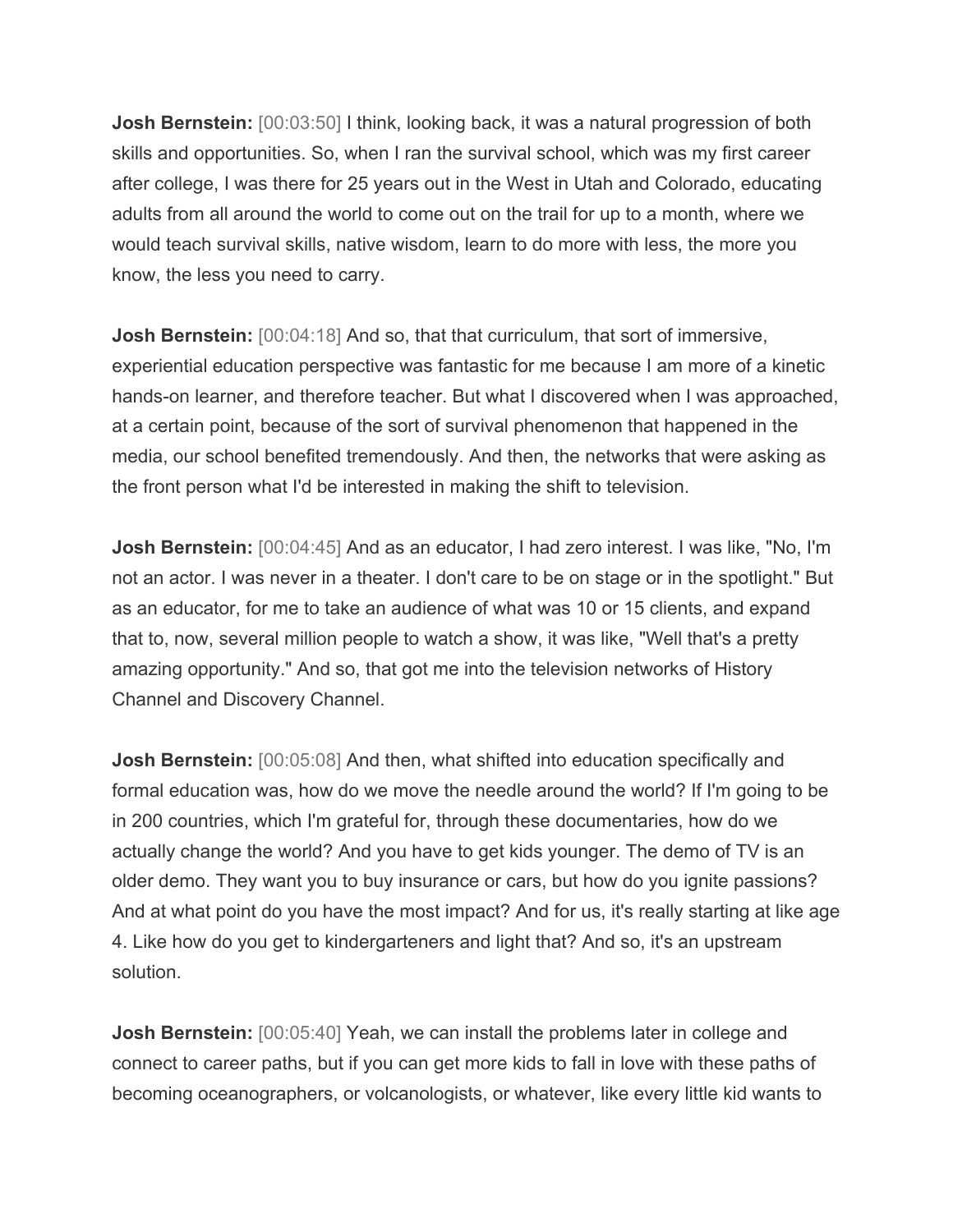be a dinosaur hunter or an astronaut, but somehow along the way, education, I think, diminishes that passion in curiosity. And so, my goal was like, "Wait a minute. If I'm going to have an audience and a skill set, let me see if I can focus that in schools," which is where Explorer at Large was born.

**Annalies Corbin:** [00:06:07] Right, right. So, Mike, how on earth do you get in the middle of this kind of crazy idea? Where is the original synergy that led to a conversation that, ultimately, gets to sort of the role that you have in Explorer at Large? So, where's the connector

**Annalies Corbin:** [00:06:29] Because that's the thing, I mean, the reality of school or education, and teaching, and learning thought about very differently is literally about what do I do differently. And the folks that are listening are out there contemplating with a whole array of partners and available resources or lack of resources. And the thing that everybody wants to know is how do we do some tiny aspect or how do we get that thing into our community? So, what do you have to do with this?

**Mike Schott:** [00:06:56] Great question. There's probably a short, a long, and a very long answer to that. The middle answer to that is I've been very blessed at a young age to have the opportunity to play a philanthropic role in this community and nationally. And over the last five years in that role, I've really tried to hone my focus a little bit. Like, what should I be focused on to help impact my community and, ideally, scale some of those initiatives nationally or internationally?

**Mike Schott:** [00:07:23] And education and youth development, in general, has been a gigantic passion of mine since I was a child really. But in these last five years, I've just sort of explored the landscape of what it means to make a difference in the world of children, and how they're sort of brought up through the education system, and then what wraparound services can you, add just to add a lot of exposure opportunities and a variety of different ways for kids to learn about themselves and the world outside of the traditional education system.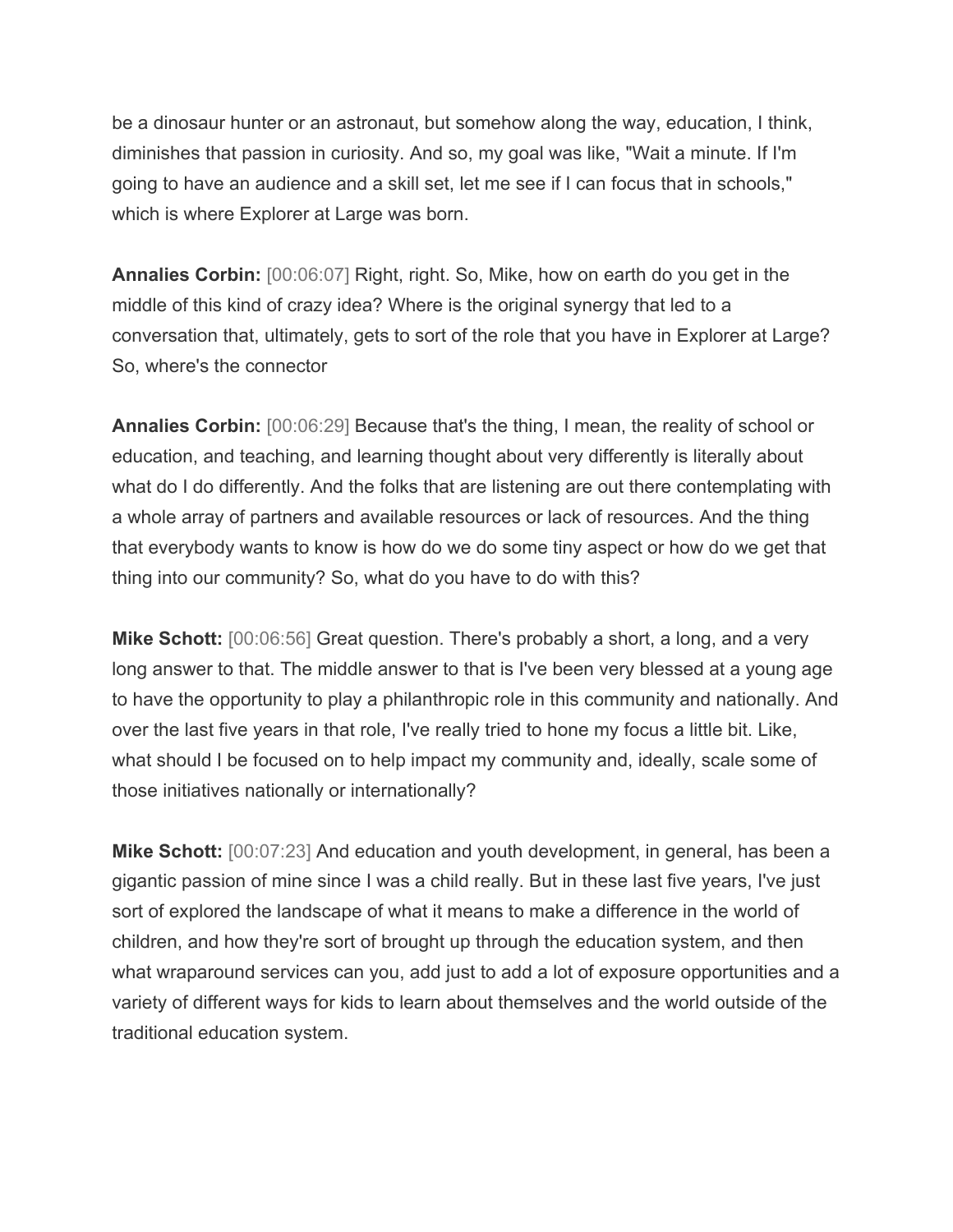**Mike Schott:** [00:07:57] So, we've been testing and iterating with that with various organizations here locally from the Boys and Girls Club, which is more of an after-school program, to Junior Achievement, which is more of an in-school program, and several other both established non-profits and early-stage program, I would say.

**Mike Schott:** [00:08:13] Explorer at Large was kind of a synergy of everything I became passionate about over the last five years and fit in with my general, I would call, investment thesis, philanthropic investment thesis, which is a very unique collaboration of highly talented teams, which is what Explorer at Large is, which I'm sure we'll get into soon clear.

**Mike Schott:** [00:08:34] Clearly, it's very innovative and impactful now that we've had a chance to study it, which are two very key metrics for me that I look at at for any investment. And I wanted to just see like, what would happen if we expose kids to different pathways in the world? And I know we're early in the process of testing this, but I have a world view of you become a product of what you're exposed to over your lifetime. And the more we can expose kids early to the things that they may never have had exposure to, I believe that provides them with a robust amount of opportunities throughout their life.

**Annalies Corbin:** [00:09:13] I would agree with that. And we see that certainly every single day at PAST. And we advocate for it over and over again that in addition to sort of changing the global paradigm around, "I can't be what I can't see," we we always want to add in, "You can't do it you don't know.". And so, to your point, we have to be able to show kids what's possible. And that's part of the beauty of it.

**Annalies Corbin:** [00:09:36] So, Josh give us give us the rundown. So, you conceived this idea. And, now, we're actually getting to the point where you have to do something with this. So, walk out listeners through a little bit around pulling together. Josh mentioned the team. It's really, really important as we go through. And so, as Mike mentioned, that team ultimately was going to be one of the deciding factors as as a funder and a philanthropist, that you have the right folks in and around that. So, what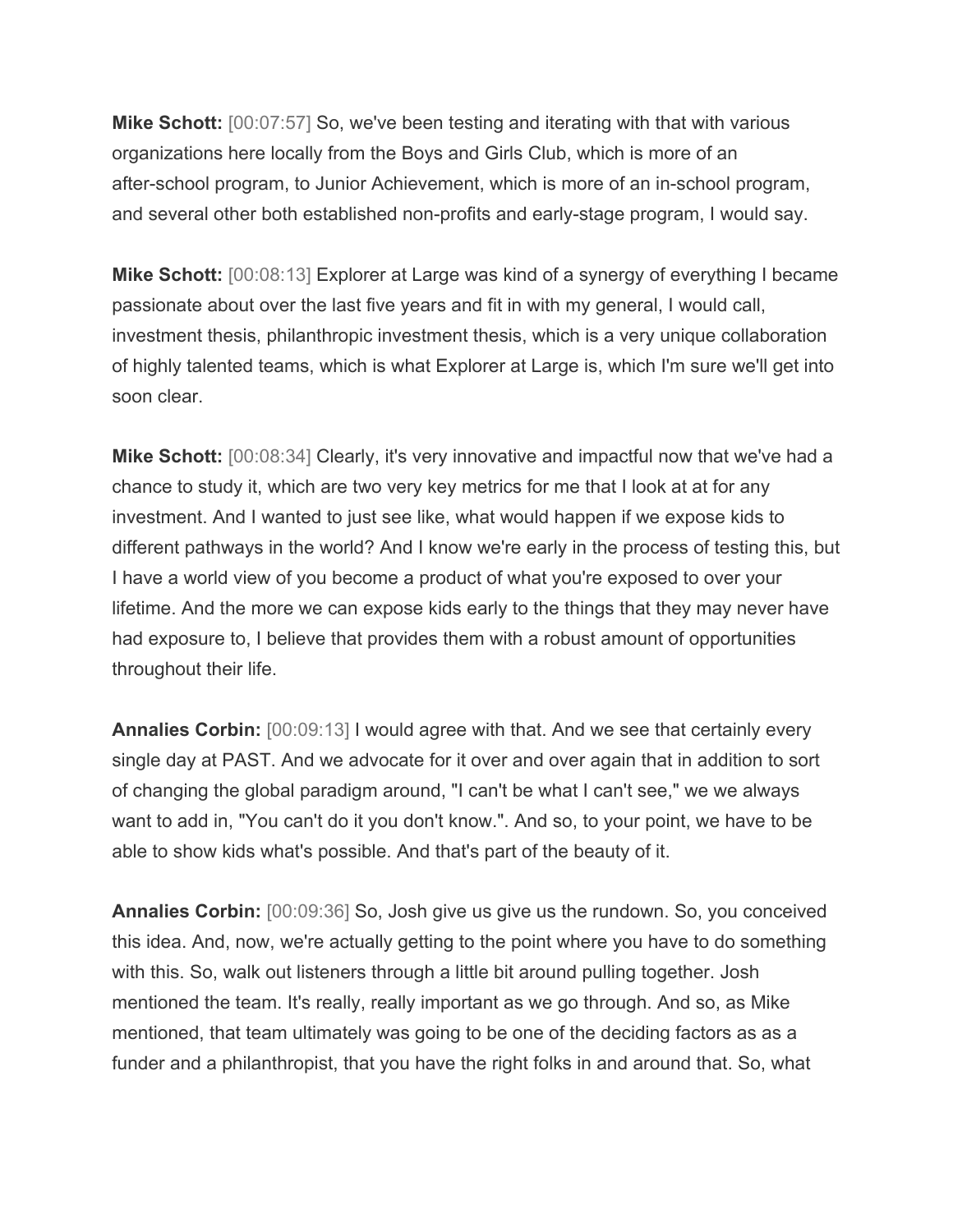does that look like? How do you decide the team? And then, how do you decide where to go with this thing?

**Josh Bernstein:** [00:10:11] So, there are three primary participating groups in Explorer at Large. Let me back up a second. So, we have an ecosystem. And this ecosystem of learning is generated, first, from videos. So, I'm a firm believer that if you can't engage an audience, then there can be no education. So, the first step is engagement. And for kids these days -- really, everyone, it's sort of an epidemic, but kids are locked into their screens. So, we know that the kids are watching their phones. And smartphones are becoming just more and more ubiquitous and ever present.

**Josh Bernstein:** [00:10:43] So, I said, "Okay. If we're going to have to convert an educational mindset into the space of a phone, we have to engage an audience." So, the production piece, the videos, where I'm coming from as a professional. So, let's say, if you look at it a one-hour documentary, there's always that one act that hooks you. That's the tease that the networks would play. So, if you're rappelling into a volcano, or diving with sharks, or doing whatever that commercial teases i. So, I say, "Well, what if the show, the five-minute piece, was just that?" So, it's a five-minute story, which I host, where I meet an expert, ask a question, get hands-on kinetics.

**Josh Bernstein:** [00:11:20] So, for example, we would go to a zoo and talk to an animal expert about some quandary like, "How do you take care of lions? Lions are made for Africa, and here they are in Ohio. So, how do you care for them?" which is in and of itself a fascinating study in biology and nutrition. But then, we would bring in in an addition to the production piece. That's the first team, production of content.

**Josh Bernstein:** [00:11:40] Then, there's, "How do you wrap it in such a way that the teachers can effectively use it?" given everyone has standards, and concerns around education, and especially in formal education. Is it better in the classroom? Is it better after school? So, that's where the PAST Foundation comes into the picture, which is how we met because I was looking for an instructional design team that could take the content that I create to my production company and wrap it in such a way that's teacher-friendly, and then effective for students.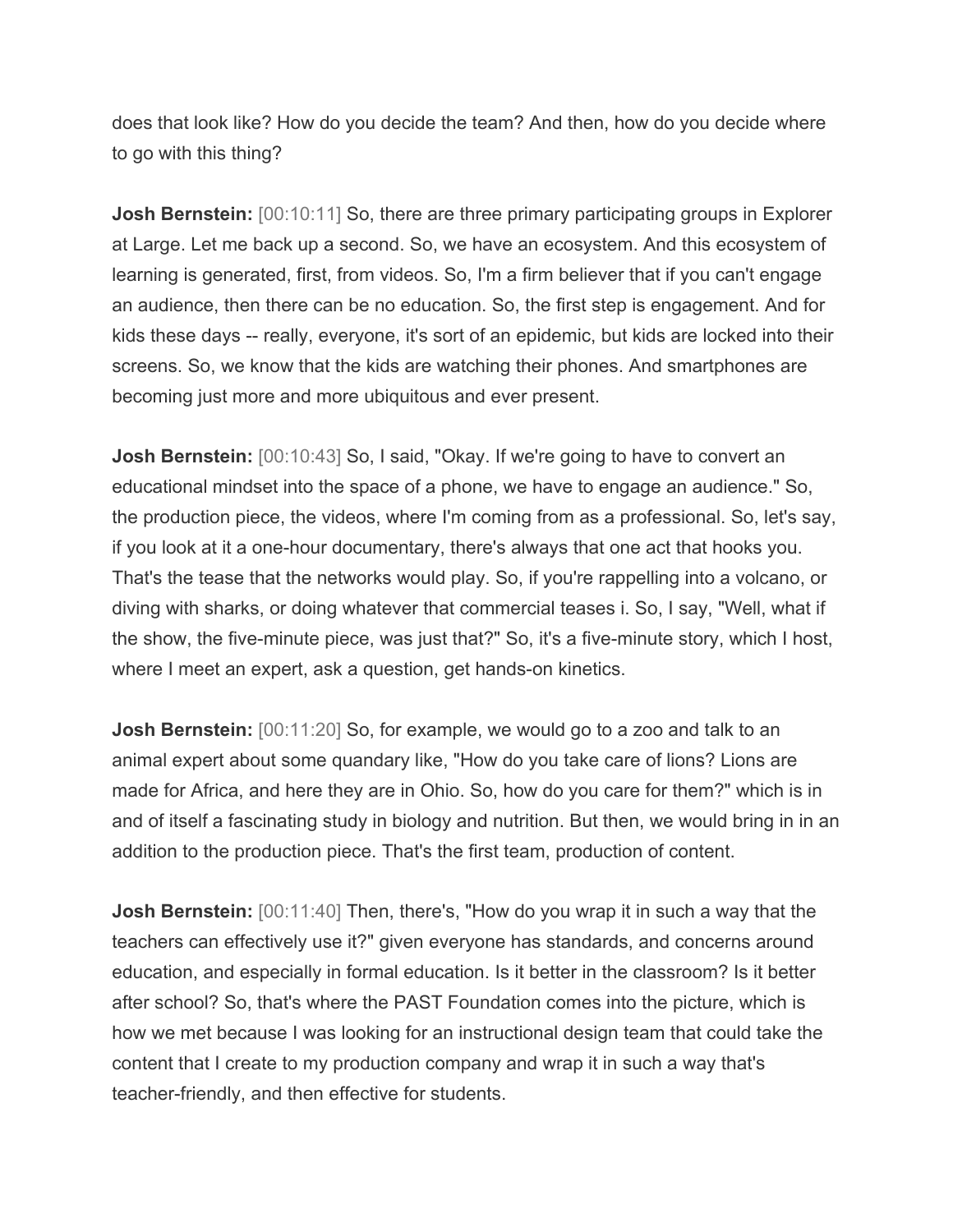**Josh Bernstein:** [00:12:05] And the third part of the tripod is research and evaluation. So, how do we know it's actually doing that something? And we say we want to affect change, but how do we measure that? And so, that's where Oregon State University came in, and Dr. Martin Storksdiek's team. So, my team does the production. PAST Foundation does the instruction unit design and the educational wrapping. And then, Martin and his team does the, "Are we effective? Are we moving the needle? And how can we move it more?" That's the ecosystem.

**Annalies Corbin:** [00:12:35] Yeah, and the ecosystem sets the stage. So, it's critically important as a tie for everything together. So, how do you go from this team in this ecosystem then literally, to Columbus, Ohio? And we're going to talk about what happened at scale, but location is important. And you learned some valuable lessons as it relates to location. So, share those with us.

**Josh Bernstein:** [00:12:55] So, I live in Washington DC. And so, originally, it's out of convenience, I thought we would pilot this in DC, at DCPS, the public-school system there. But DC is known nationally, if not internationally, for its bureaucracy. And after several months of just trying to get down, and knock down the right doors, and get into it, we sat in on classrooms, and we figured out what district, but we couldn't get the contractual obligations. We couldn't lock it up before our funders might include it. We're putting some pressure on.

**Josh Bernstein:** [00:13:25] So, our funding. I mean, this is philanthropically funded through grants. And so, the Bezos Family Foundation, and the Schott Foundation, and others were saying, "Look, we think that this could be great, but it has to happen now." And so, we pivoted because of, honestly, your input when you said, "Look, I know you're struggling in DC. Why don't you bring this to Ohio?" We were already contracted then, so I said, "If PAST is going to do this, and you have a pipeline into schools, why don't we move to Ohio?"

**Josh Bernstein:** [00:13:50] And what's nice about Central Ohio is that it's large enough to have real issues that help us figure out how to problem solve for scale, but small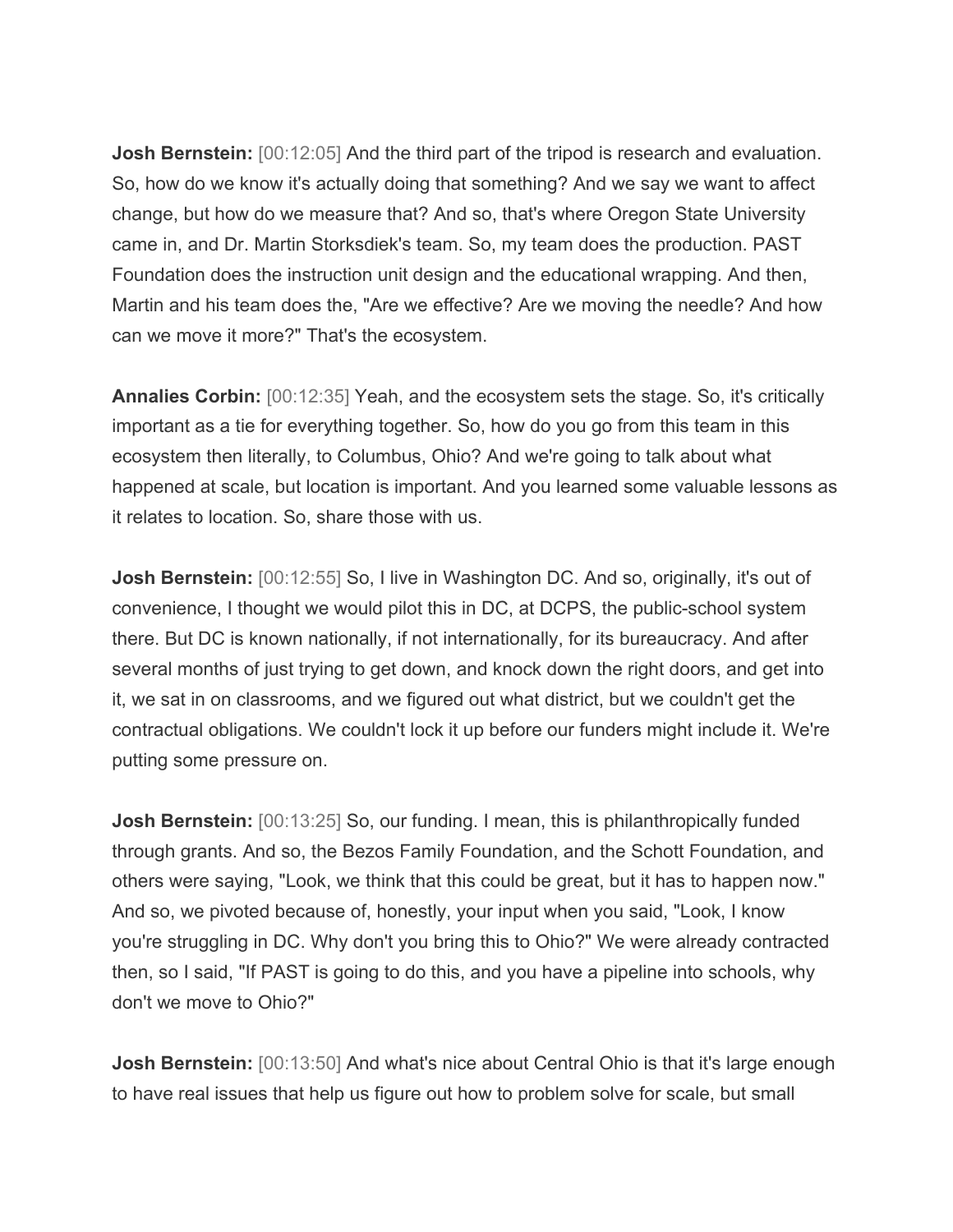enough that you can move quickly through the system. So, I think that while, at the time, I was frustrated the DCPS wasn't working with us, we'll come back to them, but-

**Annalies Corbin:** [00:14:04] You will, yeah.

**Josh Bernstein:** [00:14:05] But Ohio was a great pivot for us, and it allowed us to, then, work more deeply with the Schott Foundation, and the Columbus Foundation, and other regional partners who were excited to say, "Wait a minute. We can..." So, Columbus, it's a fascinating community of forward-thinking education, passionate leaders. And so, I'm so grateful that we've ended up here.

**Annalies Corbin:** [00:14:28] Yeah. Well, we're certainly grateful for that as well. And, I think, just for some context pieces for our listeners -- and, again, resources get posted on the website, things that we talk about today, we will dig in and provide those for folks who want more.

**Annalies Corbin:** [00:14:43] But first and foremost, just sort of stress from Josh's comments, the difficulties with getting new programs started in very large urban, highly bureaucratic districts is not a knock on DC public schools. It's just a very common constraint. It takes a lot of time. It's very, very complex. And, oftentimes, those environments are not the best pilot locations for all the reasons that Josh mentioned.

**Annalies Corbin:** [00:15:09] But Mike, that brings us then back to Columbus. And I remember this very early conversation with Josh around, "Hey, let's move this thing." And my perspective on why move this thing from PAST Foundation doing the program design is we are so entrenched in so many schools in and around the Central Ohio region, in a multistate region, but there is more to it than that because Columbus is a pretty special place when it comes to innovation. And I know that you bump up against that all the time in both the hats that you wear. So, from your perspective, why Columbus is a perfect place to pilot something like this?

**Mike Schott:** [00:15:45] Yeah, great question. I think the tagline is the Columbus way, right. And it's all about collaboration. And Columbus is at a point in its growth as a city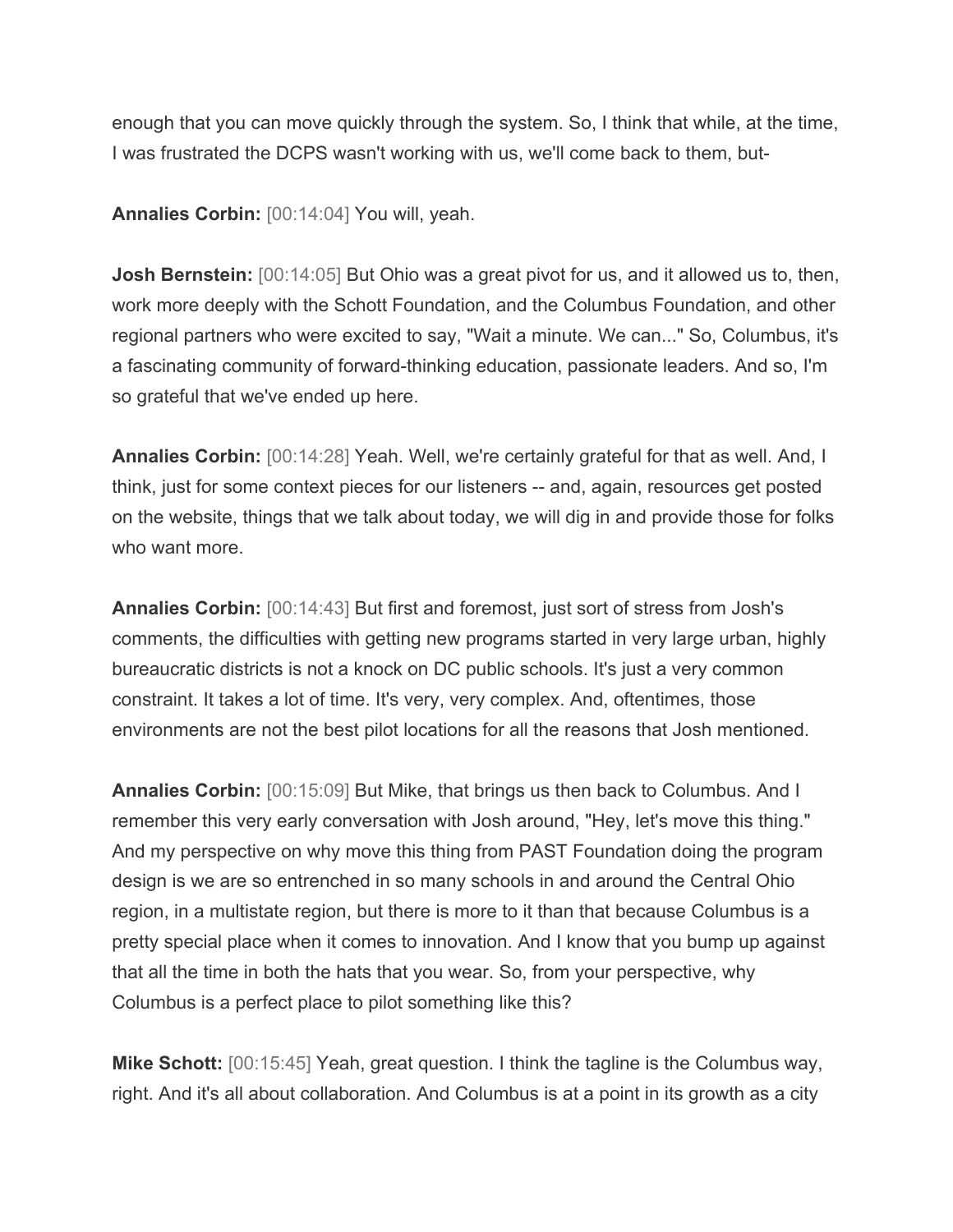that everyone is still very much arm in arm, "Let's make our community amazing." And there's different people working in every sector to make that dream a reality.

**Mike Schott:** [00:16:06] Education has always been a priority for almost every community, but what we're doing here is we're coming at the issue with an open mind, and a collaborative approach, and testing new things that we may not have been able to test in the past. And I believe there's more philanthropic dollars focused on innovative programs that are collaborations now more than ever.

**Mike Schott:** [00:16:30] And I think, collaboration, which is the theme of Columbus, is also the theme of how to get these programs off the ground. It really takes public, private, philanthropic partnerships to make these things work. And with your established network here in Columbus, it was just remarkable to see how quickly we were able to get into that school system, which, without that, I don't think we would have made the progress we have in that short a time. And believe, because of what we've been able to prove, now, once you've tested the waters here in Columbus, once we know things work, I believe this is a community that will rally around those programs and help them scale in our community and hopefully beyond.

**Annalies Corbin:** [00:17:08] And I think that's one of the things that we see over and over again in this community and other communities across the country and around the globe that have a similar mindset. So, on the one hand, we are very much about startup, and entrepreneurship, and innovation. But on the other hand, we are also very mindful about outcomes and long-term successes. So, I would like to think that as a community, we're very balanced in that sense, which it gets to sort of the heart of some of the pieces.

**Annalies Corbin:** [00:17:36] So, Josh, as we started to then work on and fleshing out, several key components had to come together to make this happen. So, one, first and foremost, is obviously the funding that would be required to actually go from concept to pilot. And just to be really clear with our listeners, so Josh came to the project with a set of some pilot videos that we could use to sort of test the process.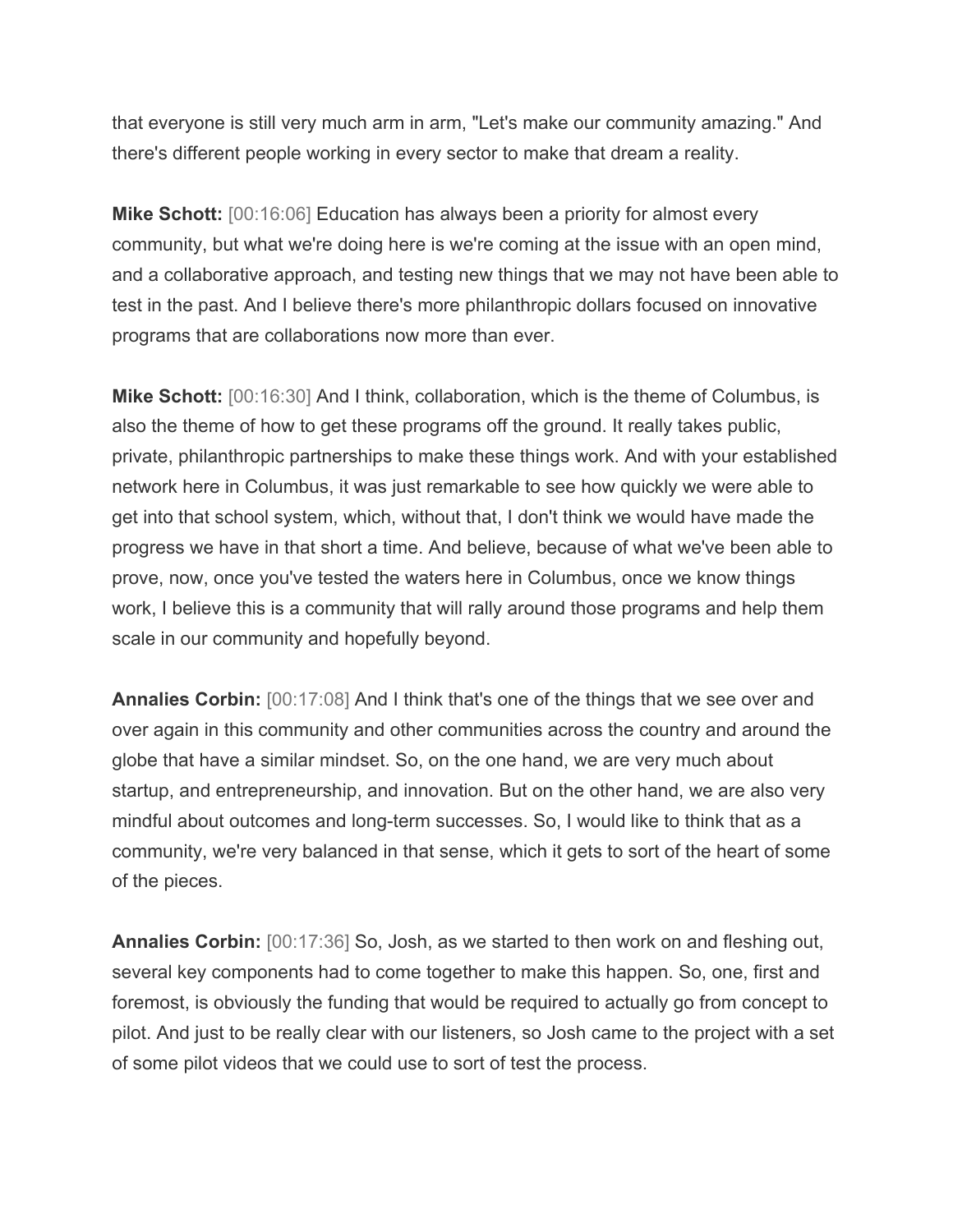**Annalies Corbin:** [00:18:03] So, could you touch base just a little bit about how we were able to utilize in the pilot phase, that is the launching point, so that we can talk a little bit about how we designed the program in the curriculum for the pilot to move us from that point?

**Josh Bernstein:** [00:18:17] Sure, yeah. So, things started. Explorer at Large started with an i3 grant from Department of Ed through the Smithsonian Institution. So, as I said, I was in DC working on this for several years before we made the pivot and came here to Ohio. And so, the Smithsonian and I were looking for ways to share the depth and breadth of the Smithsonian through visual content. So, I said, "All right. This is it. Great job. You've got 19 museums, and nine research centers, and hundreds of millions of artifacts. Let me tell those stories and engage kids."

**Josh Bernstein:** [00:18:47] So, that money, the first dollars in created 20 videos. And then, the question then became, how do we put these videos into classrooms, and what are the standards or the curriculum that get wrapped around them? And then, unfortunately, just for a variety of reasons, things stopped. And so, I was faced with the challenge of like, where do I take this now that we've -- we've got the videos, but we can't do -- it's not just a press-and-play. There's got to be more to it than that.

**Josh Bernstein:** [00:19:11] So, that's when I reached out to education-friendly philanthropic organizations. And, ultimately, the Bezos Family Foundation said, "This is interesting. We are very curious to see what happens when this gets wrapped into an instructional pedagogy, and then placed in classrooms. We will challenge a community to match our funds."

**Josh Bernstein:** [00:19:33] And so, that's when the Columbus Foundation, and the Schott Foundation, and Battelle here in Ohio said, "We'll match that challenge. We'll meet that challenge, and we'll put that in the schools here, and then pass..." Thanks because, Mike, to your distribution in the pipeline you have in the districts, we got a chance to actually do more than just show videos.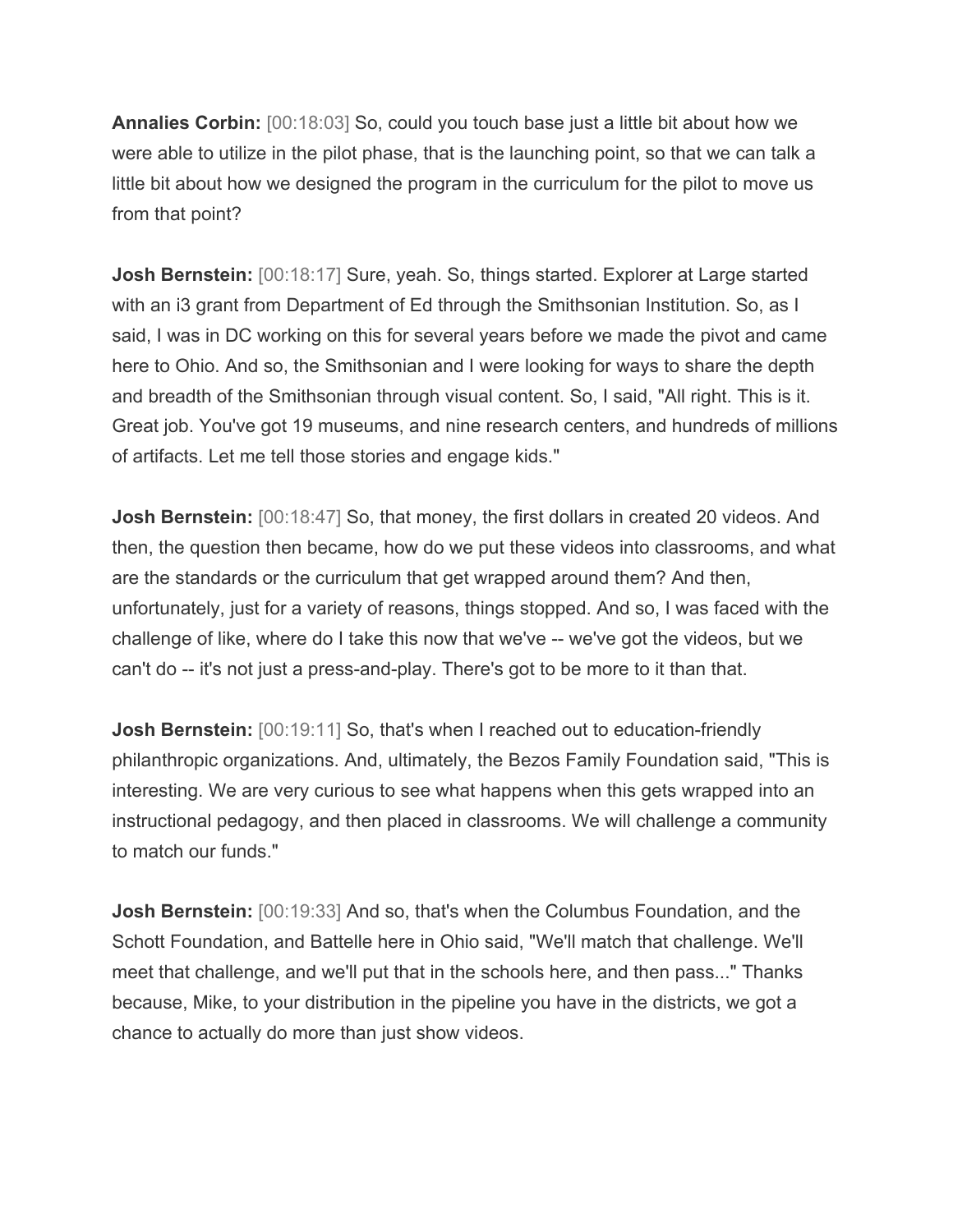**Josh Bernstein:** [00:19:51] And I think for people who are like, "Yeah, people understand it conceptually. Oh, there's a video." We're like, "We can watch someone for five minutes, ask an Expert a question." So, in these first round of the 20 videos we selected, 11 that we divided into three specific instructional units. And let's say, for the one on, there's one in waterways, there's one on pollination and orchids, and there was one on nutrition. So, the nutrition one has the pandas. Everyone loves the pandas.

**Annalies Corbin:** [00:20:15] Everyone loves the pandas.

**Josh Bernstein:** [00:20:16] So, we filmed at the National Zoo. And the question, again, to helping your audience understand, it's like when you look at pandas, the panda bear, being a bear, should be a carnivore. These bears eat meat. But the Panda eats bamboo. So, why does this panda eat bamboo? And how did it adapt morphological you over time to facilitate that? There's digestive issues. There's as adaptations on the teeth. There's adaptations to their fingers, the pseudo thumb. So, that's the question that I go into the National Zoo with.

**Josh Bernstein:** [00:20:46] And I meet the expert. In this case, Marty Dearie. And Marty would be like, "Yeah. Let's walk through the physiology of the panda. And here's how we feed the panda." And then, more fun because this is for kids and school, it's like we go into the panda enclosure and gather their poop, which is you say," Poop," and kids are engaged.

**Annalies Corbin:** [00:21:03] Kids love poop. I mean, you can't go wrong. Yeah, absolutely.

**Josh Bernstein:** [00:21:05] So, the opportunity to tell these stories, and then to -thanks to the funders to wrap them with educational content and give teachers the ability to connect the stories in the field with classroom content is proven to be magical.

**Annalies Corbin:** [00:21:18] And it is kind of magical. And I think one of the things that has been the most fun, certainly, for us, and we'll talk a little bit more in a minute about that program design, the curriculum component of it, but just sort of from the outside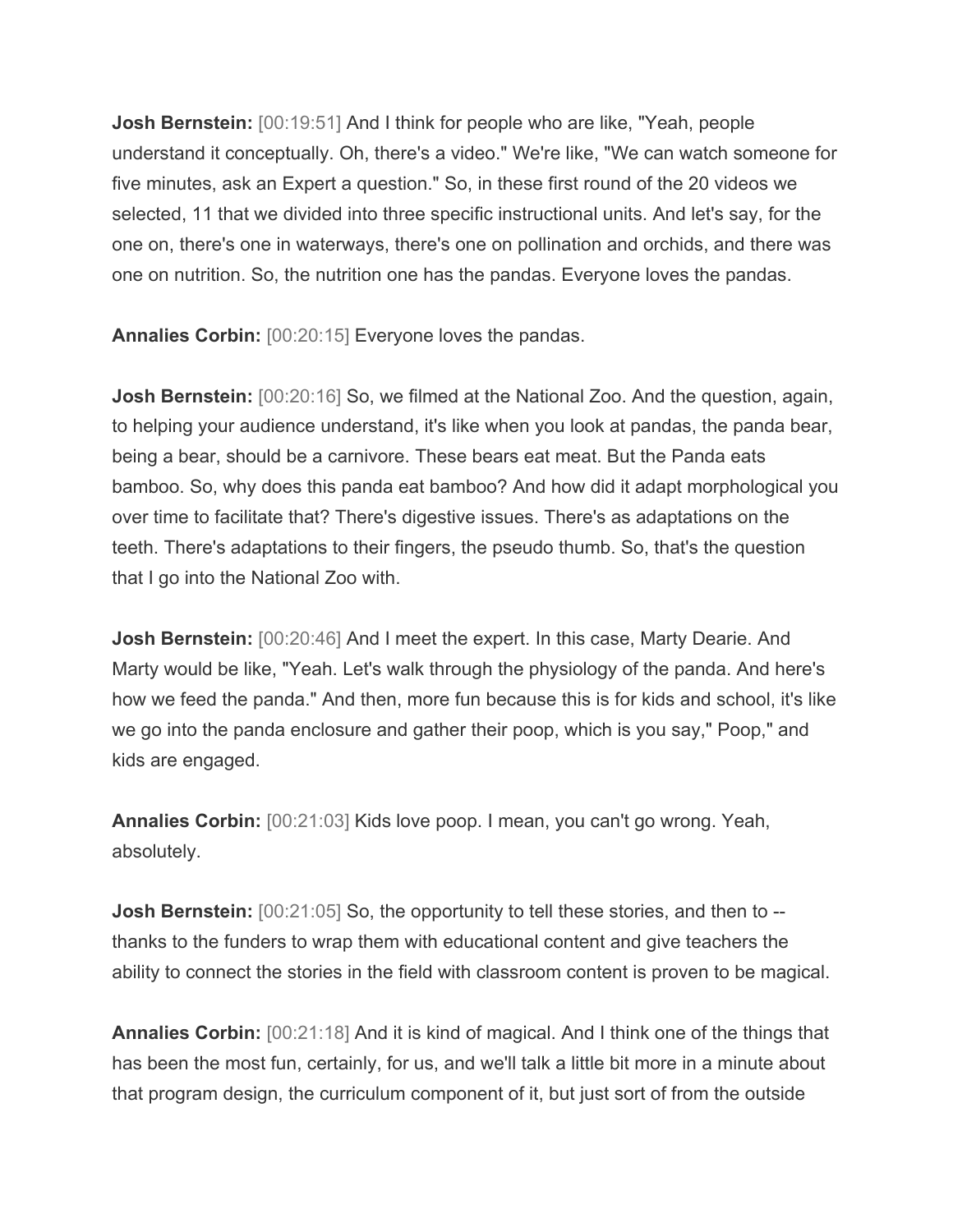looking in, one of the things it's really intriguing about this project and, certainly, why it had so much appeal for us is because the kids become so engaged instantly.

**Annalies Corbin:** [00:21:39] I mean, one of the beauties of it is you've created this character, the Explorer at Large, Josh, who all the kids want to be Josh. They want to be just like Josh. They see themselves in you no matter what their background experience because you found a way to make it relatable.

**Annalies Corbin:** [00:21:56] The difficult piece in all of this is then, how do you take all of those concepts, some of which are pretty complex, and turn it into a nugget that a kindergarten, third grade, fifth, middle school, and ultimately later maybe even at the high school level can find appealing and dig in to becomes that complex factor.

**Josh Bernstein:**  $[00:22:16]$  Well, I don't know. I feel like that's the spot that I really enjoy. Honestly, that's what my skill set and what comes to learning the craft of hosting has taught me. And job for History, and Discovery, and Nat Geo has been to complex, culturally-important touchstone stories, and synthesize the questions with experts about mysteries - the Ark of the Covenant, Holy of the Amazon. How do you make an audience care?

**Josh Bernstein:** [00:22:43] And so, then, just converting that skill set to an audience of kids, the biggest question for me was, would little kids, 5-year-olds, 6-year-olds, 8-year-olds, from impoverished communities connect with this middle-age white guy? I was like, "Can we sell that?"

**Annalies Corbin:** [00:22:58] It was the hat.

**Josh Bernstein:** [00:22:58] Well, I think the hat represents a a mindset of exploration and curiosity. We call it the explorer hat even though it's a cowboy hat. It's not a cowboy thing. It's a hat about exploration. And these kids in the classrooms that we piloted, we gave them explorer hats, and they put on their hats, and they went to the zoo, and they went to the different parks, and they fell in love with being an explorer.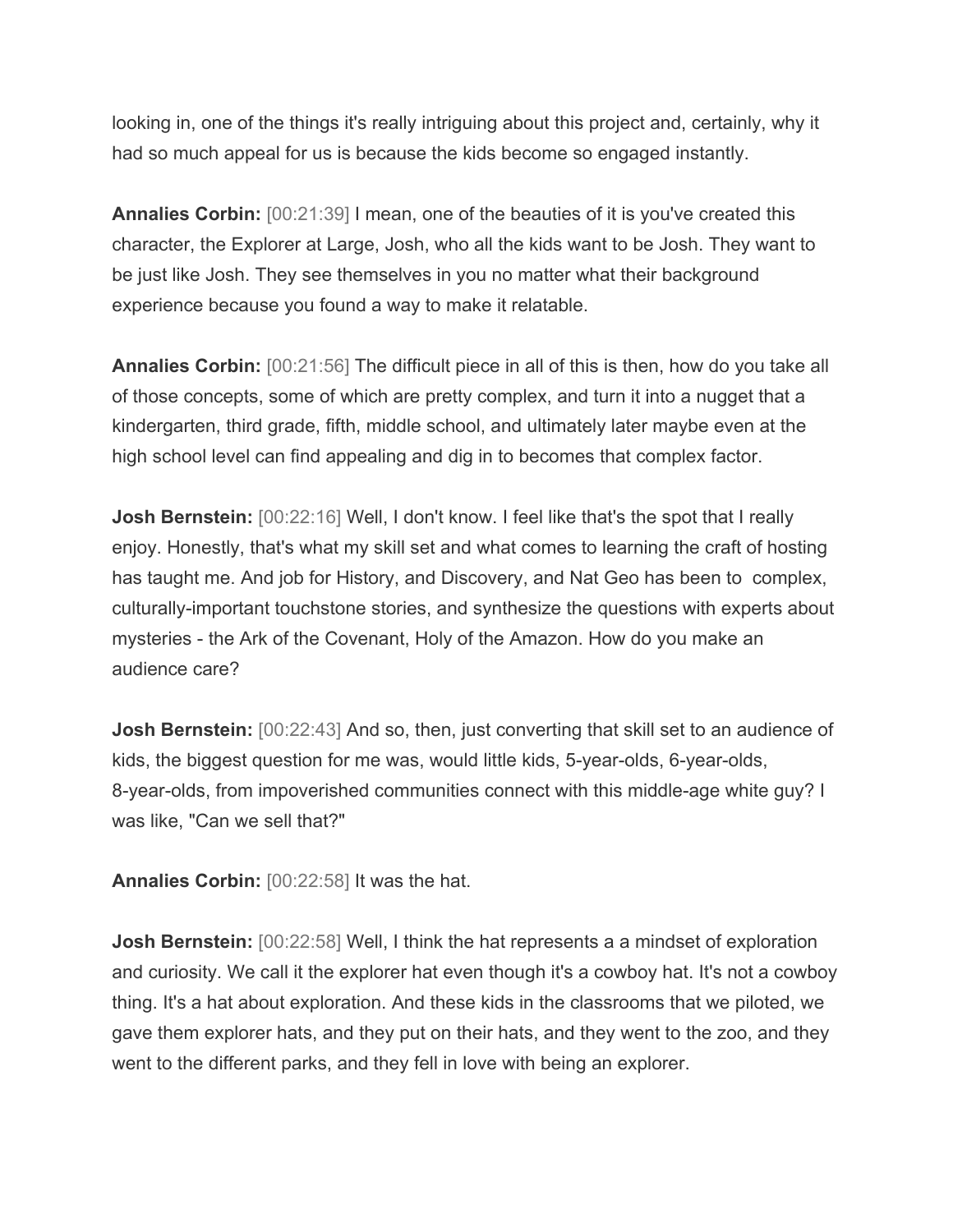**Josh Bernstein:** [00:23:17] And I remember in the pilot when this one four-year-old black girl looks up to me with her pink explorer hat on, she's like, "I look just like you, Josh." I'm like, "God bless you. Yeah, you do because you're an explorer." And that's when I said this can work. How do we get more kids to fall in love with learning through curiosity and courage?

**Annalies Corbin:** [00:23:36] Yeah. I mean, I think that when you get to the point that the student, the teacher, the school, the community embraces the ethos of the idea that it could be any participant standing in the shoes or wearing that hat, in case, that that's the big win.

**Josh Bernstein:** [00:23:52] Eventually, we'll have other people on camera, not just me. So, we'll more diversity in race, and ethnicity, and also skill sets where there'll be actual -- I'm more of a generalist when it comes to my skill set, but I'll be training. We'll eventually have a contest where others can have my job.

**Annalies Corbin:** [00:24:08] I think that would go very well.

**Josh Bernstein:** [00:24:09] Some scale.

**Annalies Corbin:** [00:24:09] Yeah, absolutely.

**Mike Schott:** [00:24:10] I'm throwing my hat.

**Josh Bernstein:** [00:24:11] Exactly. Hat required.

**Annalies Corbin:** [00:24:13] We all want the hat. Yeah.

**Josh Bernstein:** [00:24:15] Yeah.

**Annalies Corbin:** [00:24:16] So, before we dig into the design and development of the curriculum, so the program to wrap around these amazing, fun videos and these experiences for students, Mike, I want to circle back around to talk about the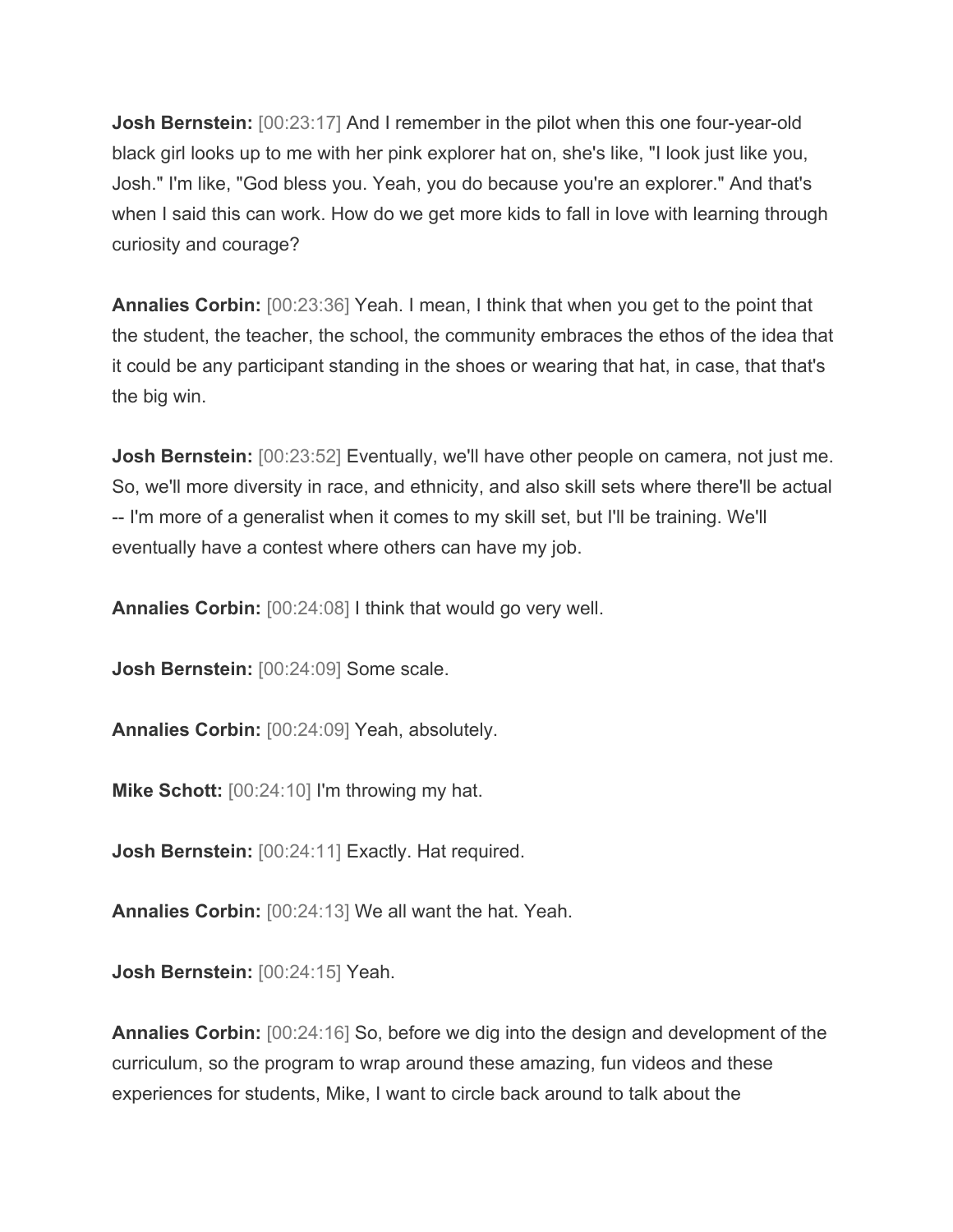conversations and the structure that has to take place at the community level because, again, folks that are listening are trying to figure out, "That's awesome. Can I bring Explorer at Large to my community?" (A), and the answer's yes. We'll come back to that. But (B), if for some reason I can't, or there are components of what I'm hearing today tied to another topic or something else that I want to be able to digest and actually leverage. And I think that's part of the value here.

**Annalies Corbin:** [00:24:54] And so, as Explorer at Large comes to Columbus and Explorer at Large has to have the seed funding to do, and build, and orchestrate this pilot, it required, as Josh indicated, multiple partners come to the table. It wasn't one lift. And in many ways, in the philanthropic community, that's the preferred way currently to do lots of things. It's that multiple leverage points. So, can you talk about that a little bit, and sort of what was your role in the community in trying to sort of push that collaborative agenda around making a pilot here possible?

**Mike Schott:** [00:25:26] Sure, happy to expand on that. When I learned that we had the opportunity to bring this here, and we had a matching grant hanging in the wings, which is always a very powerful tool, I really highly encourage other funders and other community organizations to think about leveraging matchings gifts because it does incentivize action from other funders. And we do it a lot. We issue a lot of matches. And oftentimes, we meet a lot of matches, depending on where we're at with the organization.

**Mike Schott:** [00:25:51] But I also knew when we were bringing this to Columbus, because it's a national program, we have great local ties through PAST, but it was exploring things elsewhere. How do we bring it here? And I knew we needed to bring other collaborative funders to the table to make this a reality, not just for the pilot, but really for the whole seed and, eventually, growth stage both in Columbus and beyond. And that's just part of the ethos of Columbus, but I think it's an ethos of every community. The more people you can bring together to collaborate on the investor side, on the philanthropic side, that is really how you go from just a 10x idea to 100x idea.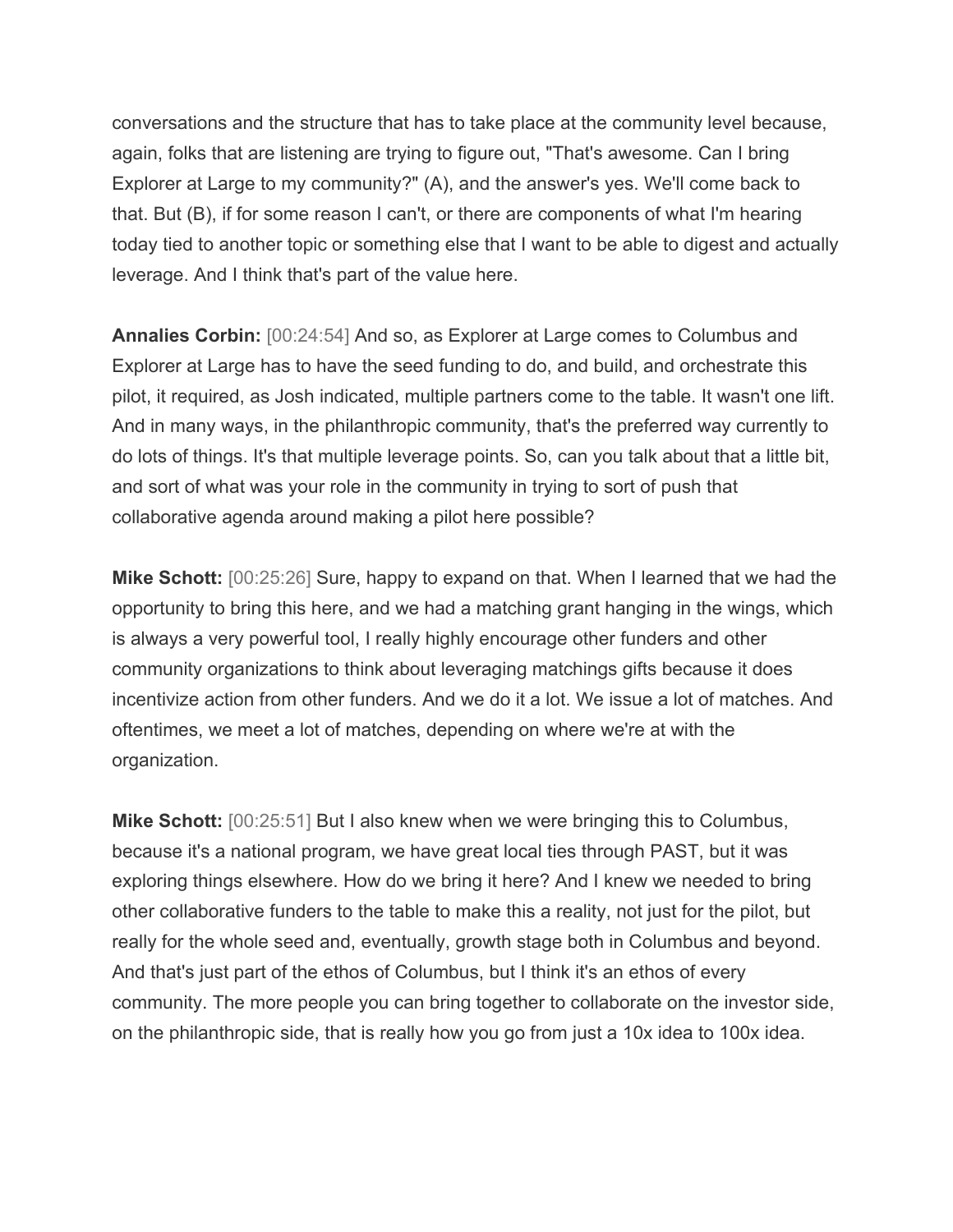**Mike Schott:** [00:26:30] So, as soon as I got the call that this was a possibility, I went to our foundation and was able to match some of the funds that were required to trigger the Bezos family gift. And then, I knew, luckily, we've had a lot of experience collaborating with the Columbus Foundation, who are incredible partners, and I would argue one of the best community foundations in the country, maybe the world. And so, they immediately stepped up within a week or two and said, "We're in." And then, Battelle, who is obviously an amazing supporter of the PAST Foundation and, really, just innovation in general in our community quickly came to the table as well.

**Josh Bernstein:** [00:27:07] So, it's really just I love being a catalyst for things. And if we were just able to be the first money hand to help catalyze the rest, and then you have this unique group of collaborators that are invested in the project early, then that's, I believe, a win for the long term.

**Annalies Corbin:** [00:27:23] And it also comes down to having a champion. And I think you can't stress that enough. For folks who listened to multiple episodes in the series, you heard Rich Rose, and I think that was episode 2, talk specifically about public-private partnership, and what that means. And you have to have that champion in the space. So, thank you, certainly for being that in this case in the local community.

**Josh Bernstein:** [00:27:46] Yeah. Mike is a great champion.

**Annalies Corbin:** [00:27:46] Mike is an awesome champion. And it's a heavy lift because you put a lot out there. You're not only putting out financial investment, but you're also putting out a lot of personal belief and interest in giving something a try and why a local community to do that. So, again, it's not something that everybody thinks about, but, it's oftentimes, critical to success of pilots moving to scale.

**Annalies Corbin:** [00:28:15] So, on that note, how do you take the pilot, not so much at scale, but so as we thought about how best to wrap the programmatic side around this, so that we could get the data that we need, so you can go back to funders to do bigger pieces, so you can ultimately get to scale? Let's talk a little bit, Josh, about the decision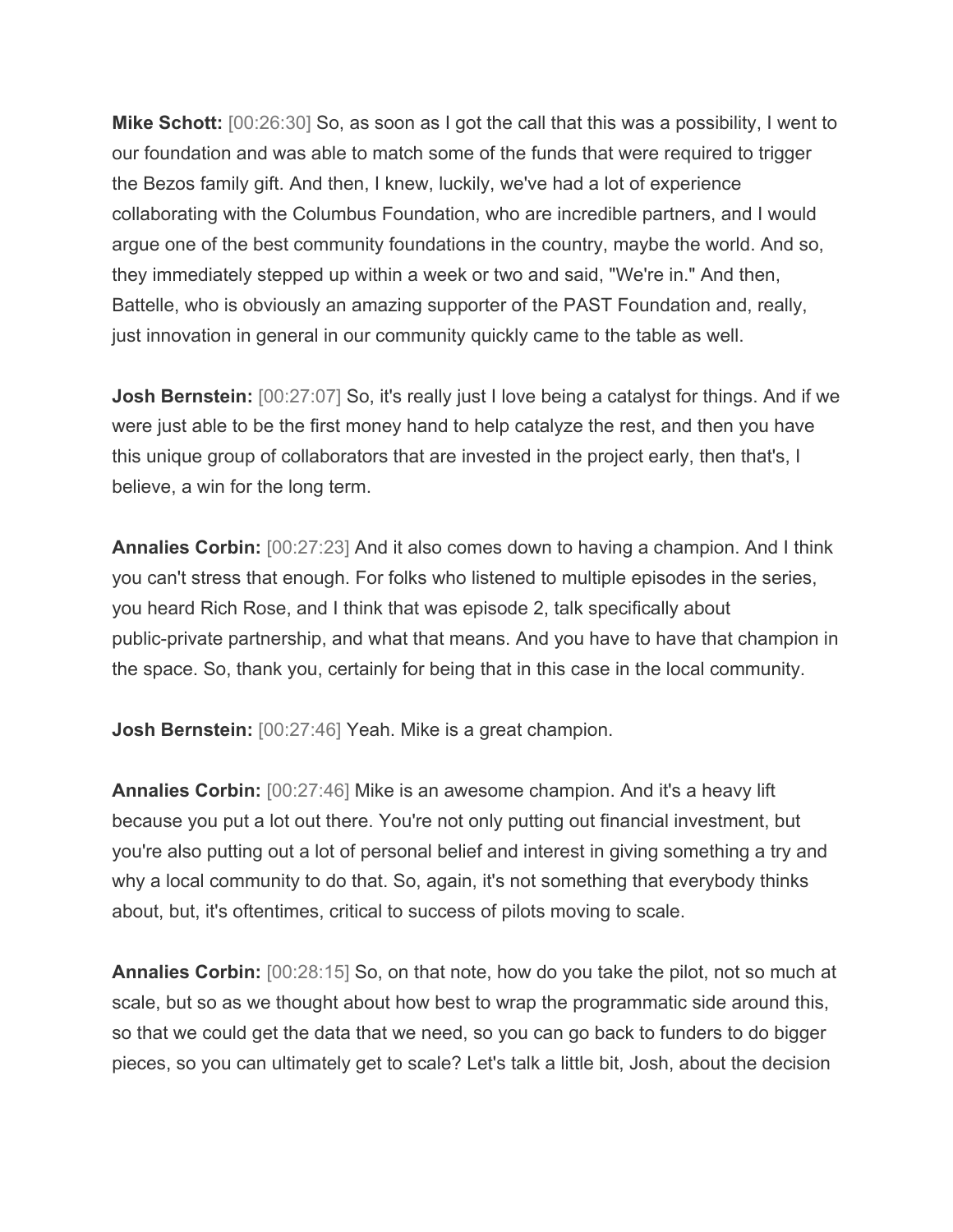making around what we were going to need to be able to do, to demonstrate, to show, to ultimately get to that point.

**Annalies Corbin:** [00:28:41] So, as we think about, for example, the curriculum component of it -- and for our listeners, the way that this work is in working with Josh, the PAST program design team really dug into specific sets of the videos. We cross-mapped and pulled out the Next Generation Science Standards that were heavily utilized to be able to figure out sort of where things were. And we, also, tapped into some local resources that we thought would make great external learning opportunities for students. Will you talk a little bit about that decision making, Josh, because you played a key role in sort of the selecting of the things that we did?

**Josh Bernstein:** [00:29:17] Sure, yes. So, just keeping in mind though that when we created these videos for the Smithsonian, we did not know what I was going to happen with them. So, now, looking back, and with an eye towards our future content, we would create things a little differently.

**Josh Bernstein:** [00:29:30] In this case, we were creating content to highlight Smithsonian assets. So, I said, of course, if we're going to do the zoo, then we're going to do pandas because who doesn't -- but we knew that these videos, the 20 videos, some of them didn't apply. Some of them are like, "It's a bit of a reach for..."

**Josh Bernstein:** [00:29:48] We knew we were going to be piloting in the elementary school range. So, K-3 in this case. We originally wanted K, 3, 5, and 7 but because our budget had to be more focused, we started, "Let's start at K and build our way up." So, kindergartners and third graders would not connect to the more heady, deep space, astronomy stories that we did at the Smithsonian Astrophysics Observatory, but they would connect with the stuff at the zoo.

**Josh Bernstein:** [00:30:09] So, that's when we started figuring out that the 20 videos could be pushed into it. We just said, "Okay, we'll take these 11. And these 11 can be further divided into three different instructional units. And then, each unit would have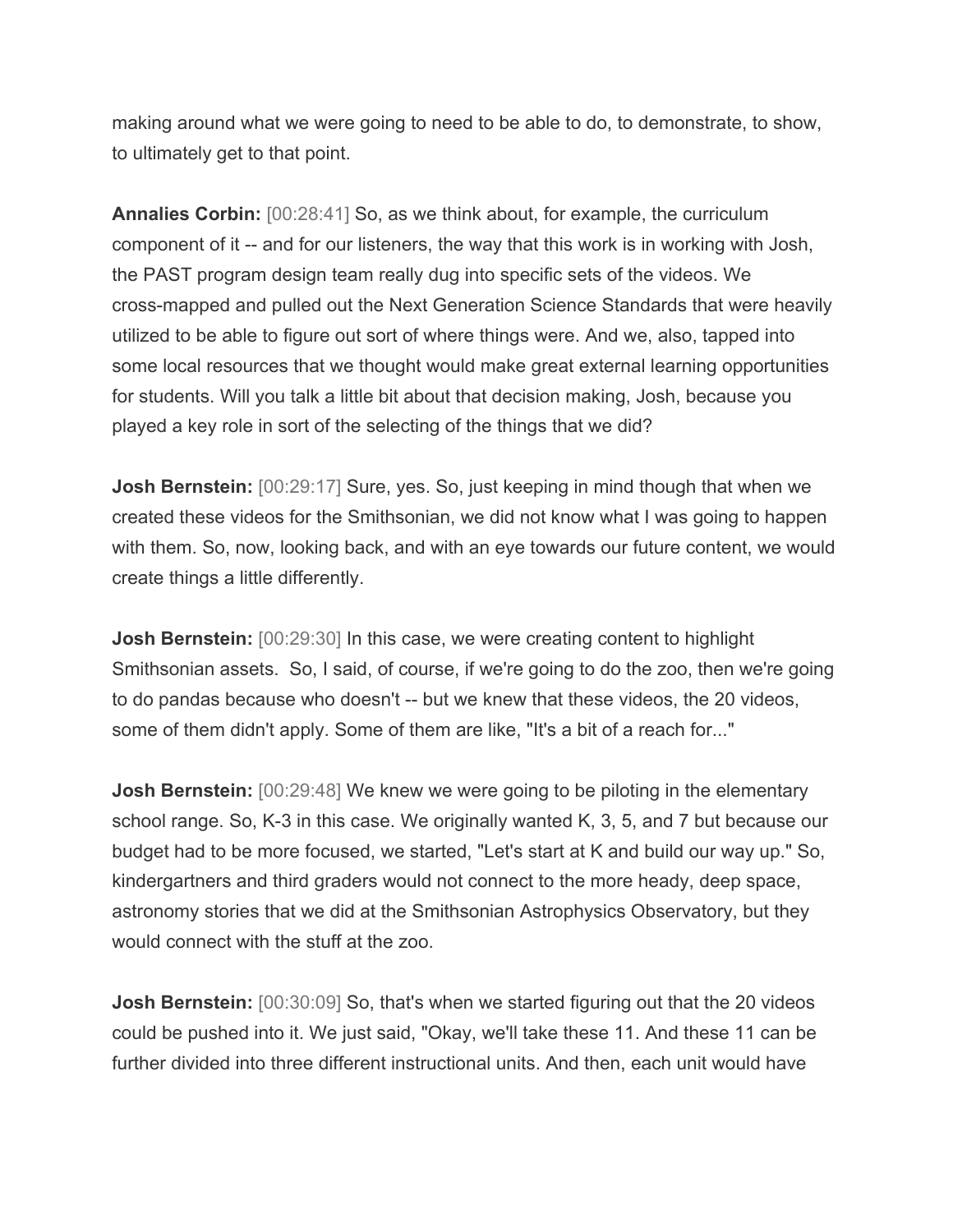two or three videos, typically, and eight or so activities that would help teachers bring the content to life."

**Josh Bernstein:** [00:30:30] The model, which you can speak to perhaps more expertly than I, but the idea is like the kids are engaged with the videos, and then the teachers, in a sense, take over advocacy for exploration, and through problem-based learning, would get the kids involved. So, they watch me do something on screen, and then they do it, or a similar enough version of that in the classroom. So, they practice exploration under the guidance of their teachers.

**Annalies Corbin:** [00:30:51] Exactly. And the teacher piece was really, really key. And we also know at PAST for many years that there's a lot of really amazing programming that exists out in the ecosystem of education, but an awful lot of it goes unused. We hear this over and over again, "Oh, yeah. That's some great program. It's not really usable in the classroom." And teachers talk about this all the time. And what we've been able to sort of boil down or distill out of that, oftentimes, is a lack of the teachers as participant in the design and development.

**Annalies Corbin:** [00:31:23] And so, philosophically, PAST Foundation made the decision many, many years ago that anytime we are involved in creating programming, our teachers are our key component of actually creating content, piloting, providing some of the first bet. So, from a context, sort of, standpoint, once the decision was made around which sets of videos that we were going to utilize from the Smithsonian set created these three instructional units. The PAST staff, then, created a preliminary set of activities that were, again, standards-driven and age-appropriate that we could, then, bring in groups of teachers who could co-create the final iterations of those for us.

**Annalies Corbin:** [00:32:05] And so, literally, that design team became all inclusive. So, it's all inclusive of Josh, as our explorer, participating and providing information and data into, sort of, where the topic was and the nuances of those topics with the teachers, and the PAST team creating activities that could, then, be implemented.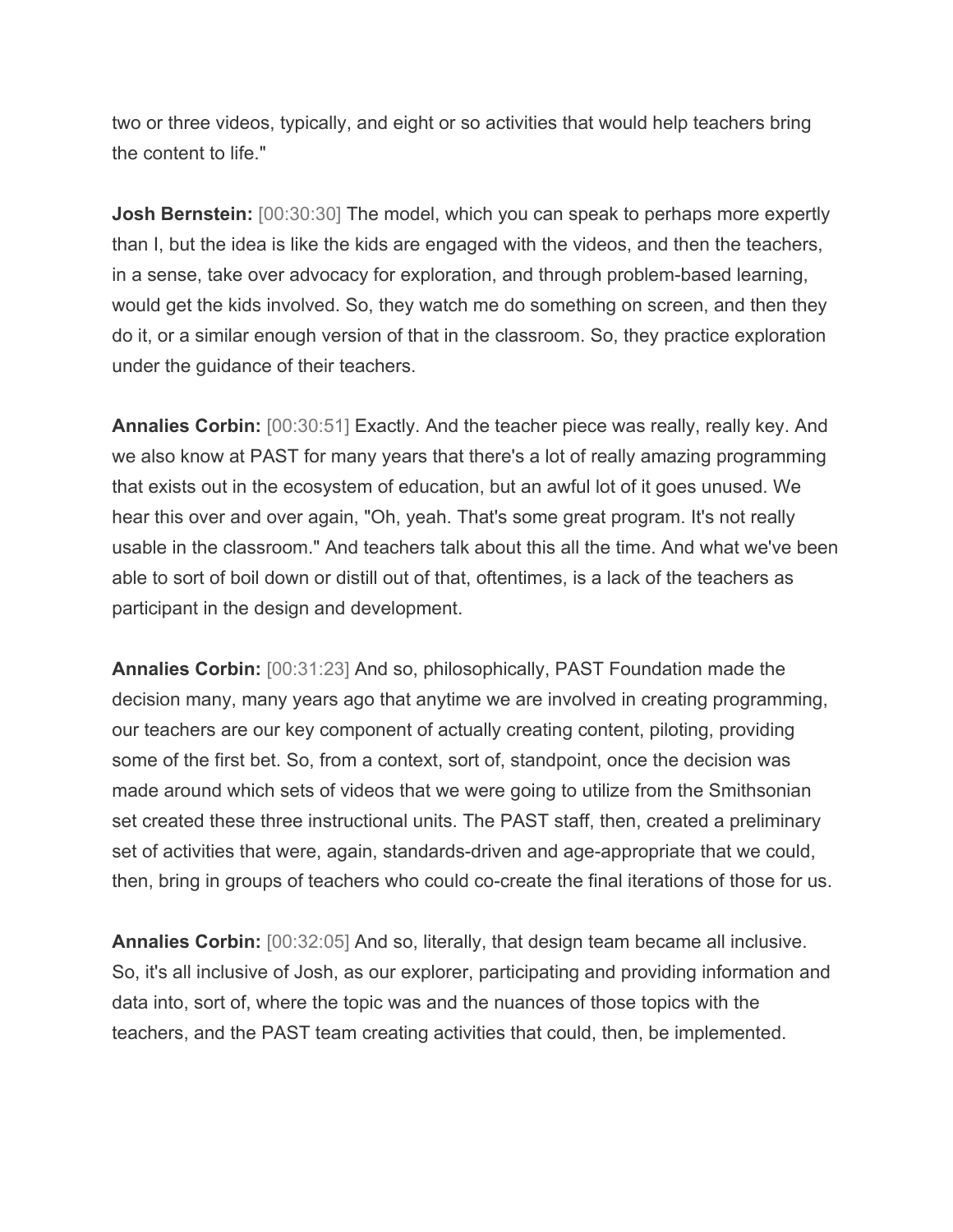**Annalies Corbin:** [00:32:24] And so, that process, then, again, to your point, Josh, allowed those teachers to have ownership. That's the other thing. And that's a key piece that we have found over and over again and anytime we're talking about pilot work. So, as the teachers go through and participated, you also had a pretty wonderful opportunity to interact with them at various phases of implementation. So, the teachers came. They did the workshop. We narrowed down. We took all of their responses back. We further refined these activities and delivered them into us a set of activities for these teachers to, then, implement. And at the implementation thing phase, lots of sorts of things happen, but you got to be part of the feedback loop. So, share with us a little bit about that experience.

**Josh Bernstein:** [00:33:08] So, I was capturing mostly, because I was just fascinated with how the pilot would go. So, I came here quite a bit. It wasn't hard to just fly in every week or so to track what was happening. For the teacher training the professional development piece, happy to watch these, sort of, six-hour sessions where the teachers would to watch the videos, and then learn from PAST what these, sort of, pedagogical underpinnings were, and why this activity ties to that standard, which ties to your age group.

**Josh Bernstein:** [00:33:33] So, that was fun. And it was it was satisfying to see the teachers, as you say, take ownership for, "Oh yeah. So, my class, my kids want this," and then another. It was nice because the kindergarten teachers were in one part of the room, and the third-grade teachers on another, and there was some cross-pollination, but it was mostly between the groups. "Well, your kids would do it this way. My kids would do it that way." I was like, "Wow. These teachers, now, they're trading secrets," which is fascinating to see.

**Josh Bernstein:** [00:33:57] Then, for the classroom visits, which I was there mostly to just capture on video because I knew our funders would want to see that story as we, again, tell stories for scale up. But to have these little kids, sort of, freak out when I showed up in the room because I was like, "Oh no. It, probably, would've been better if just a regular camera person showed up." But for budgetary reasons, it was cheaper for me to just do it. But it gave me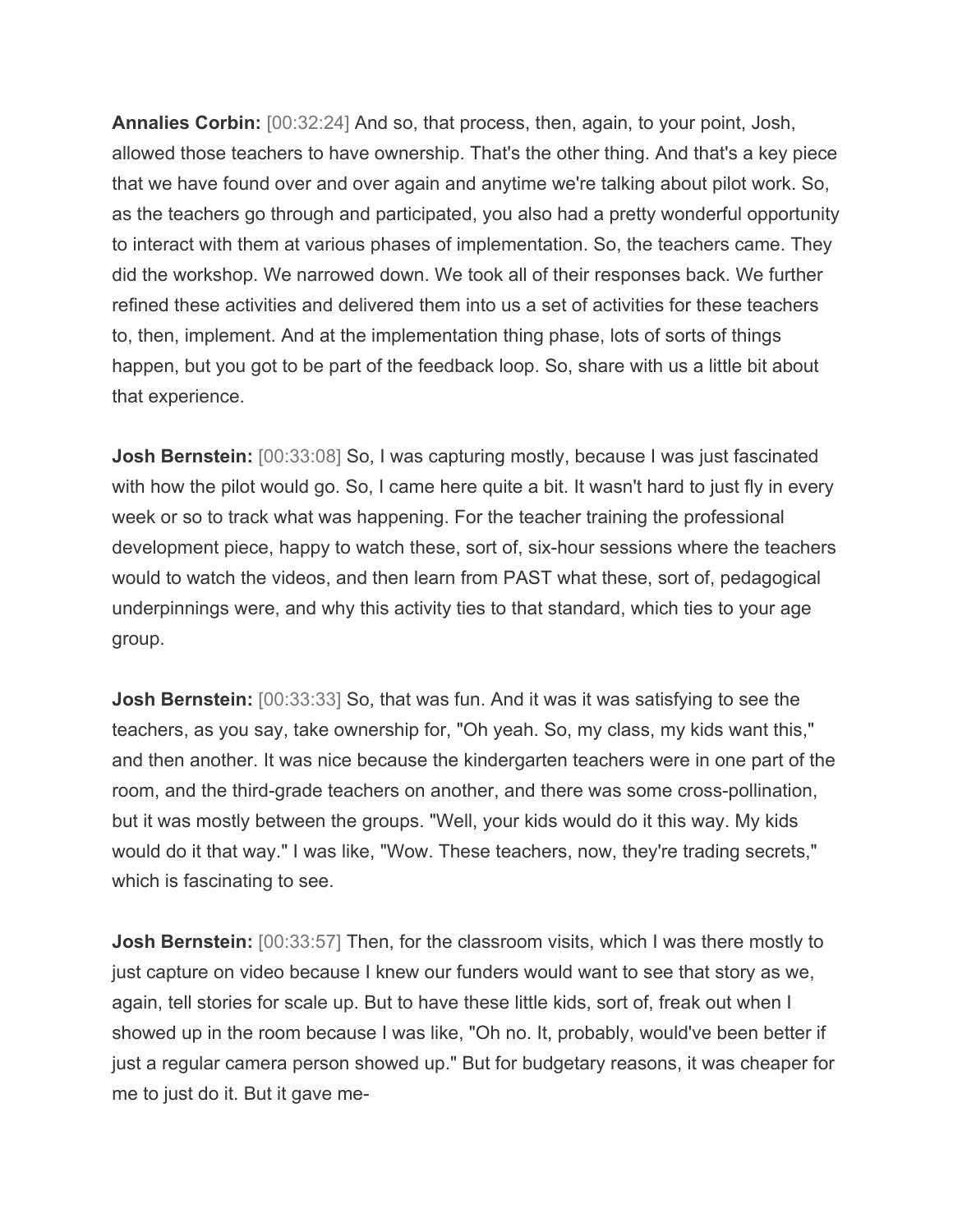**Annalies Corbin:** [00:34:19] But I think the kids loved it, right?

**Josh Bernstein:** [00:34:22] Yeah.

**Annalies Corbin:** [00:34:22] Even the tangible connection.

**Josh Bernstein:** [00:34:24] It did because one piece of which I loved was the field trips. The videos are part one, the classroom activities are part two, the field trips is part three, and the family moments is part four. But we'll come back to that, I hope. But the field trips, where you actually connect classroom to community by going to science centers, and zoos, and children's museums, and parks, that offers -- I think, a lot of these institutions of science and in learning are suffering right now because social media and screens, as I said before, are taking over.

**Josh Bernstein:** [00:34:55] So, how do you get to the kinetic experience of taking kids to a place like COSI here in Ohio or the Philadelphia Zoo in Philly? So, how do we embolden these community resources? And so, that's why I said, "Well, let's connect to them. So, let's have the kids watch me go to a zoo, the National Zoo, in a video. Then, they participate in the classroom to learn about pandas or lions hands on. And then, let's take them on a field trip."

**Josh Bernstein:** [00:35:18] So, that was a fun piece for me to go on these field trips. And these kids, again, all wearing their little explorer hats, and running around being explorers, and feeling the completion of that cycle where they watch exploration, they practice exploration, and then they become explorers themselves, which is, again, the underpinning of this whole model.

**Josh Bernstein:** [00:35:37] So, yes, I love the classroom visits. I think it keeps you young to hang around with a bunch of five-year-olds or eight-year-olds. And I'm curious to see what happens as we scale up into older grade band.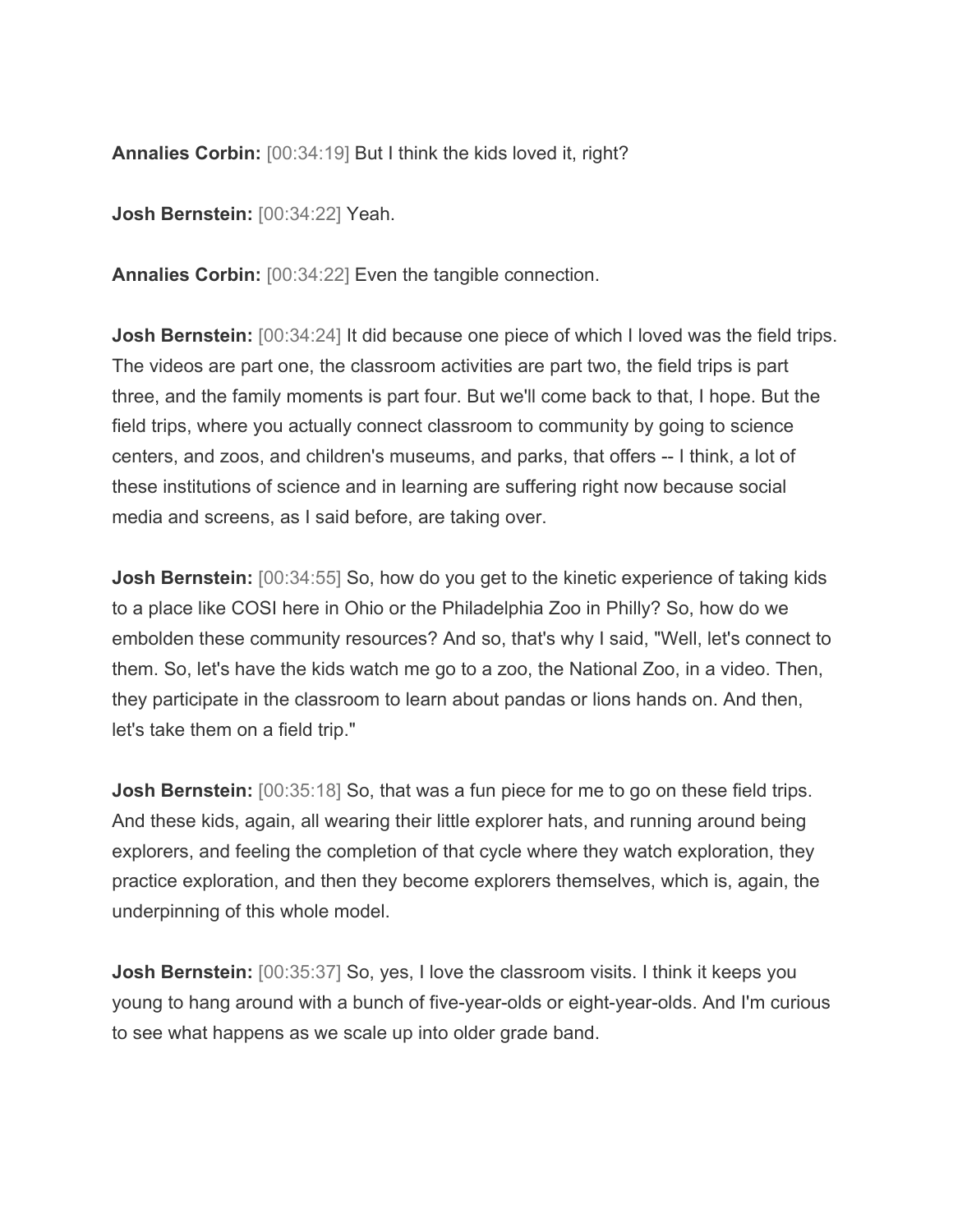**Annalies Corbin:** [00:35:46] Yeah. And so, as we scale on the program, and one of these days, we'll have to have Mike go on one of these field trips because you've not seen anything until you've seen 20 little explorers in the middle of the creek with crawdads hanging off the ends their explorer Josh hats.

**Josh Bernstein:** [00:36:01] That was when we knew we had something special is when the parents were calling the teacher saying, "What did you do with my kid yesterday?"

**Annalies Corbin:** [00:36:10] Yeah.

**Josh Bernstein:** [00:36:10] Like, "What did you actually do?" They're coming home excited at a level that didn't exist in a typical public school. And so, I was like, "Wow, let's keep doing this."

**Annalies Corbin:** [00:36:17] Yeah. And I think, also, just for the sake of transparency, so the teachers in the schools that we participated with in the pilot, which represented just shy of 600 kids. So, we're pretty darn proud of how many kids that we exposed to this program and utilizing the pilot to pull data. And they came from urban, from rural, from near urban, and including some kids that were in a variety of places - charters, publics. So, we have quite the variety of students participate by design, so that we could make sure that we were tapping into as much knowledge as we possibly can.

**Josh Bernstein:** [00:36:52] With 70% to 90% free-and-reduced lunch.

**Annalies Corbin:** [00:36:54] Exactly, yeah.

**Josh Bernstein:** [00:36:54] These are communities that could really benefit from this type of programming.

**Annalies Corbin:** [00:36:58] And I think that the other thing to keep in mind as it relates to the program, and one of the big giant questions both that you have to ask as a community contemplating pulling in new programming, or funders, or other communities even talking about, "Should I engage in this?" is there's an intriguing gap that's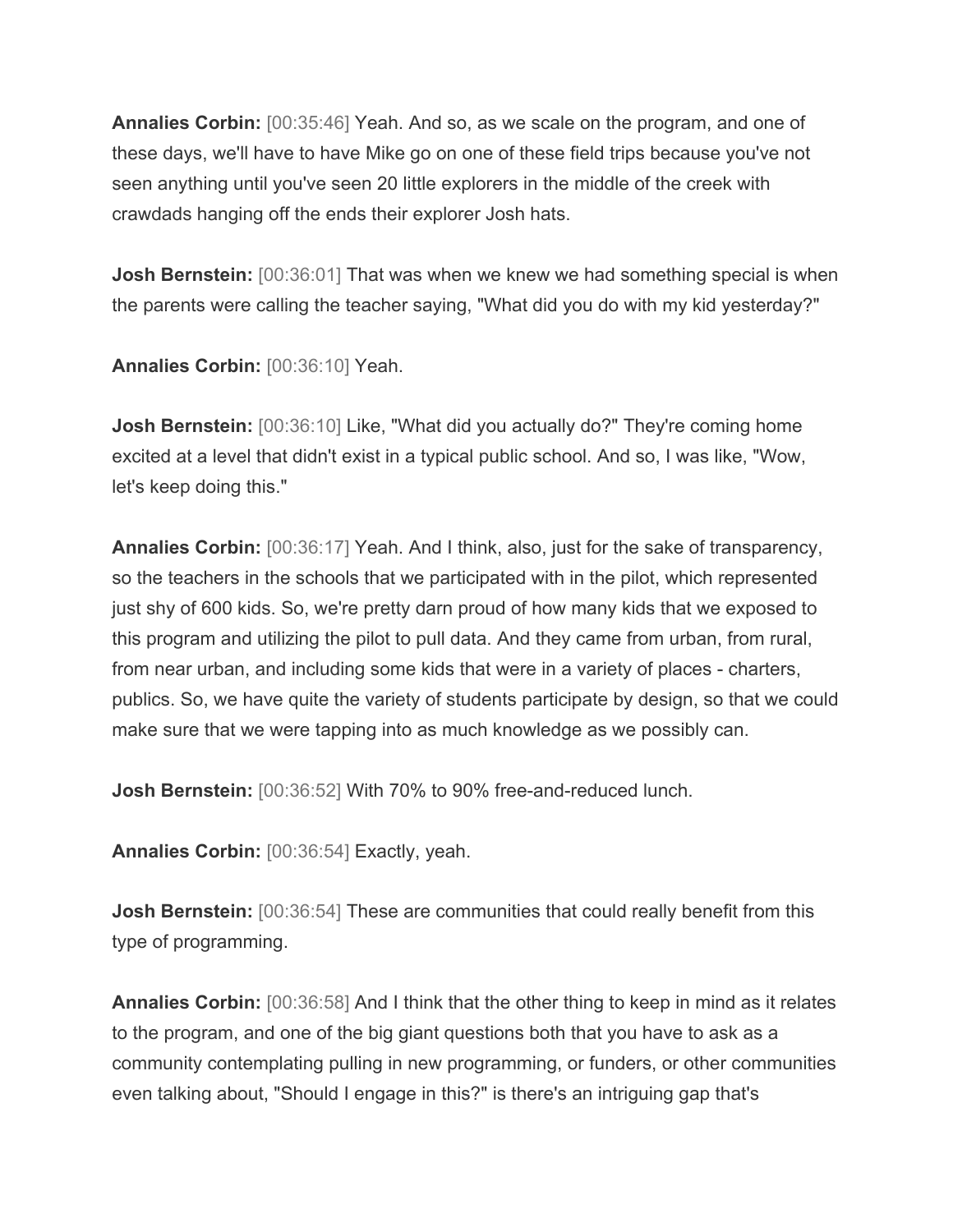happened in K-12 as it relates, in particular, to science and science in the early grade bands. In the heavy push and lift around literacies, both written, and oral, and mathematics, some things fall by the wayside.

**Annalies Corbin:** [00:37:33] And what we know is that very few states and school districts, actually, test kids in science in early elementary school. And because we don't test it, it doesn't count. So, what happens is that reading and math are happening in a vacuum with no context.

**Annalies Corbin:** [00:37:48] And so, that sort of native, fun thing about school, and elementary, and certainly as you move into middle school, because we've essentially tested that out of kids, that natural curiosity where we're allowing it to be lost. And so, one of the great things about this program is it allows you to roll through context, reading, and mathematics back through that lens of science. And it's fun. All kids are natural explorers, as Josh has pointed out.

**Annalies Corbin:** [00:38:17] So, as we think about then what happens, and we get to those sort of scale piece, one of the other pieces that was really important in all of this, and the question that you asked earlier, Josh, about what does the school look like in middle school. And so, we created a whole set of these family moments or that opportunity for the families to engage in this. So, talk, Josh, about why that piece is important. Not so much how we did it, but the importance of that piece as it relates to long-term scalability of this program.

**Josh Bernstein:** [00:38:45] The family moments, I always give credit to the Bezos Family Foundation for that because they were -- specifically, Jackie Bezos said, "How does this improve the communities that you're going to be in? How do we bring this full circle? So, it's great that you're in the classrooms, and it's great that you're getting kids to go to zoos, and to parks, and to science centers. But where does it come into the nuclear family and shift that dynamic, so that kids are sharing their insights and their experiences with their parents or their caregivers?"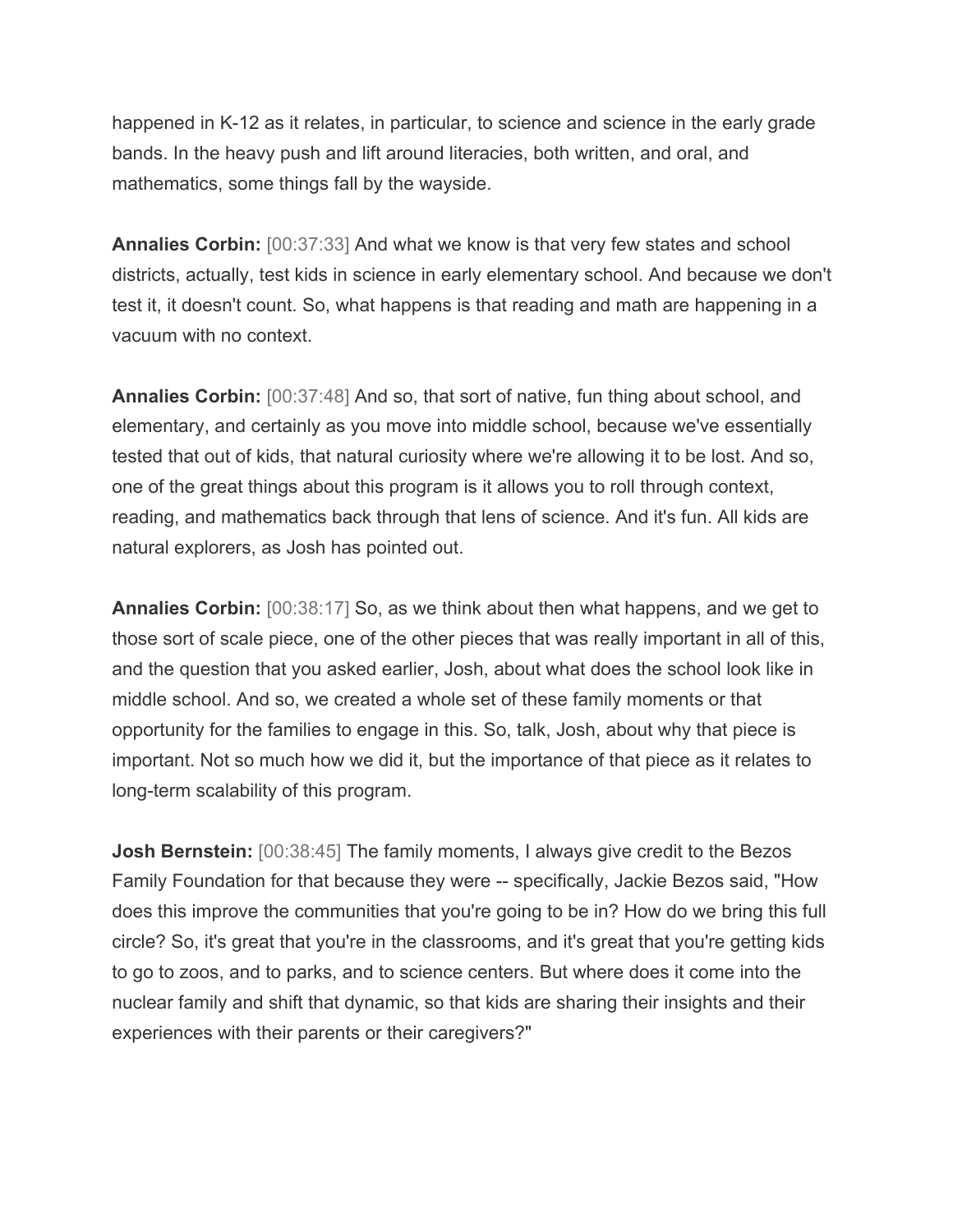**Josh Bernstein:** [00:39:15] And I was like, "Well, that's a that's a fascinating question." I was like, "Well, how do we crack that now?" How do we get kids to tell their parents, 'This is what I'm learning.' And how do we get the oversight from caregivers just to be tracking. Now, some of it we're limited because of the timeline of our pilot. And some of it were limited also because of technology and issues like we have to make sure that we have permissions with this young audience.

**Josh Bernstein:** [00:39:35] But I think that with our scale up, we'll be able to dive more deeply into that family moment inflection point where we can have kids and parents engage together. We did have this on two field trips where parents brought their kids or, really, kids brought their parents to the field trip.

**Annalies Corbin:** [00:39:50] That's right, yeah.

**Josh Bernstein:** [00:39:51] And we got to see this dynamic of like, "Wow, the kid is now showing their parents what's exciting about exploration and what they're all learning." But I would say, in fairness, we just started to do that because of the timeline we were under. There's still much more to be learned. We got 90% of what we wanted in the classroom and maybe, I don't know 25%-30% of what we wanted in family moments. So, it's still TBD on that front.

**Annalies Corbin:** [00:40:14] Yeah.

**Mike Schott:** [00:40:14] Well, I'm hopeful that the family moment piece will be the enforcement of how powerful that experience and memory was. If we're really trying to expose kids to unique things in the world, if you can share that, at that time, your parents the most important and influential figures in your life. Hopefully, over time, the parents would be like, "Wow, he was super, or she was super lit up about this. We got to go do more of that and, sort of, reinforce that that passion over time."

**Annalies Corbin:** [00:40:38] And our teachers did report back that they heard from the parents. They heard from family. So, kids were clearly going home talking about this. They were asking and wanting more. But I think the other thing that we bumped up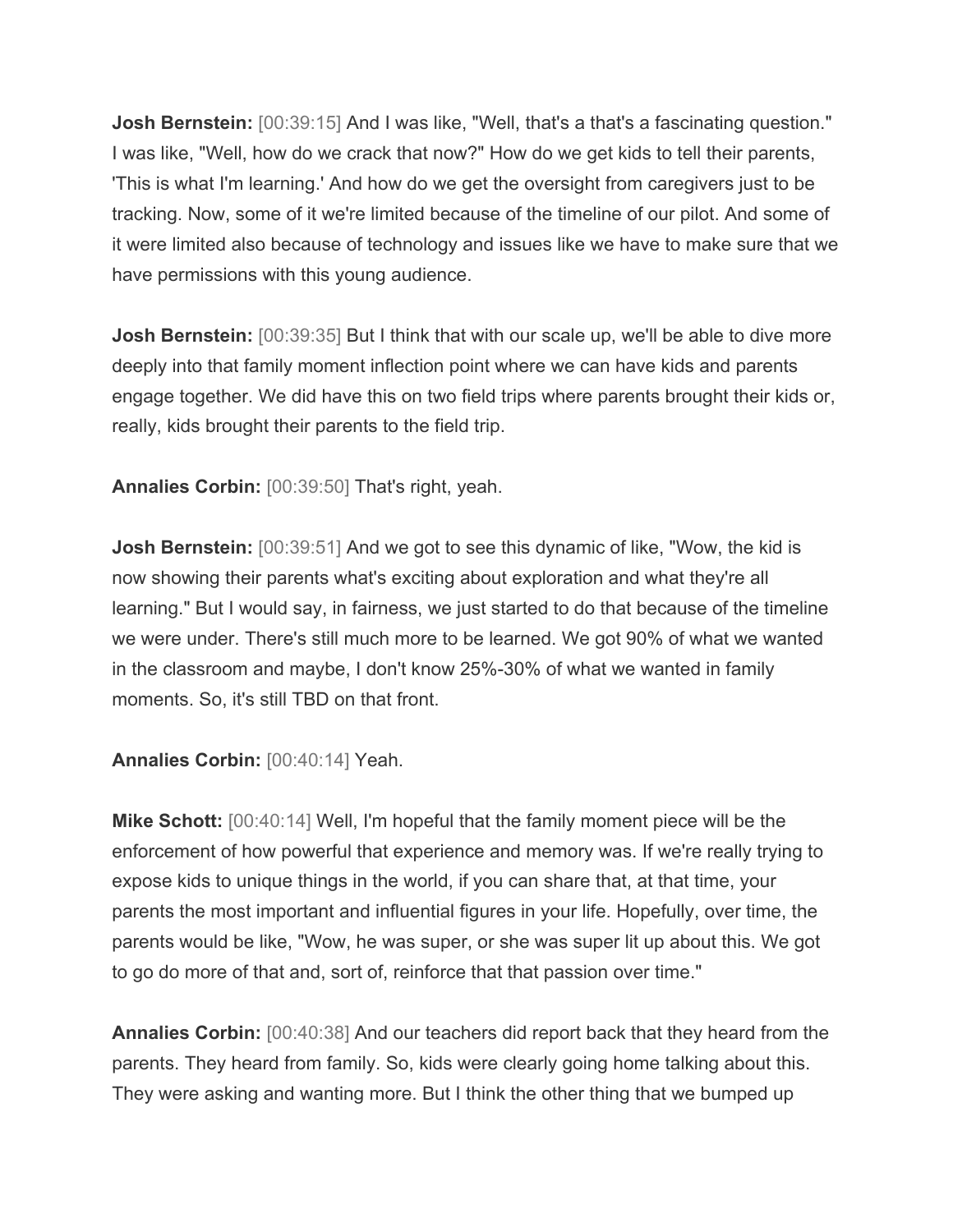against on the family moment, part of the issue, of course, was timing on the pilot, how much time we had to do X, Y, or Z.

**Annalies Corbin:** [00:40:59] But the other piece of it is that a lot of that component needs to happen in not just family settings. And I think that we have to be really mindful that there is a mass variety in how one defines family, and what family settings are, and what family settings can do based on a whole host of circumstances.

**Annalies Corbin:** [00:41:19] And so, the ecosystem around creating opportunity out of a traditional classroom setting needs to be all-encompassing, so we can catch folks where they are. And so, part of that comes through creating partnerships with after-school programs, with our informal ed partners in and around cities and communities. And that's a big lift, right? That comes back to that sort of community, sort of, ethos, I guess, if you will. And there's a lot of work that has to be done in that space.

**Annalies Corbin:** [00:41:46] And so, one of the things that we thought about for that was, how do we take those classroom activities and recognize, for example, an after-school program girls and boys club to tap into something that you're actively engaged in, Mike? We had to be able to make sure that those activities could be facilitated by a variety of folks. You didn't have to be a trained teacher to be able to pull the program off. And, also, we had to be able to bundle them in such a way that those moments could actually be tied together.

**Annalies Corbin:** [00:42:19] And so, that, I think, as we scale, becomes one of those key components that we have to continue to keep building. We did run the program in a summer program experience at KIPP, which is a charter program, that's a national school experience. And in the summertime, we had KIPP students participating in four weeks of programming tied to, can we rebound all those, add ancillary materials to them, and turn it into a program that a teacher, a school, an after-school program could roll multiple ways. It was very successful.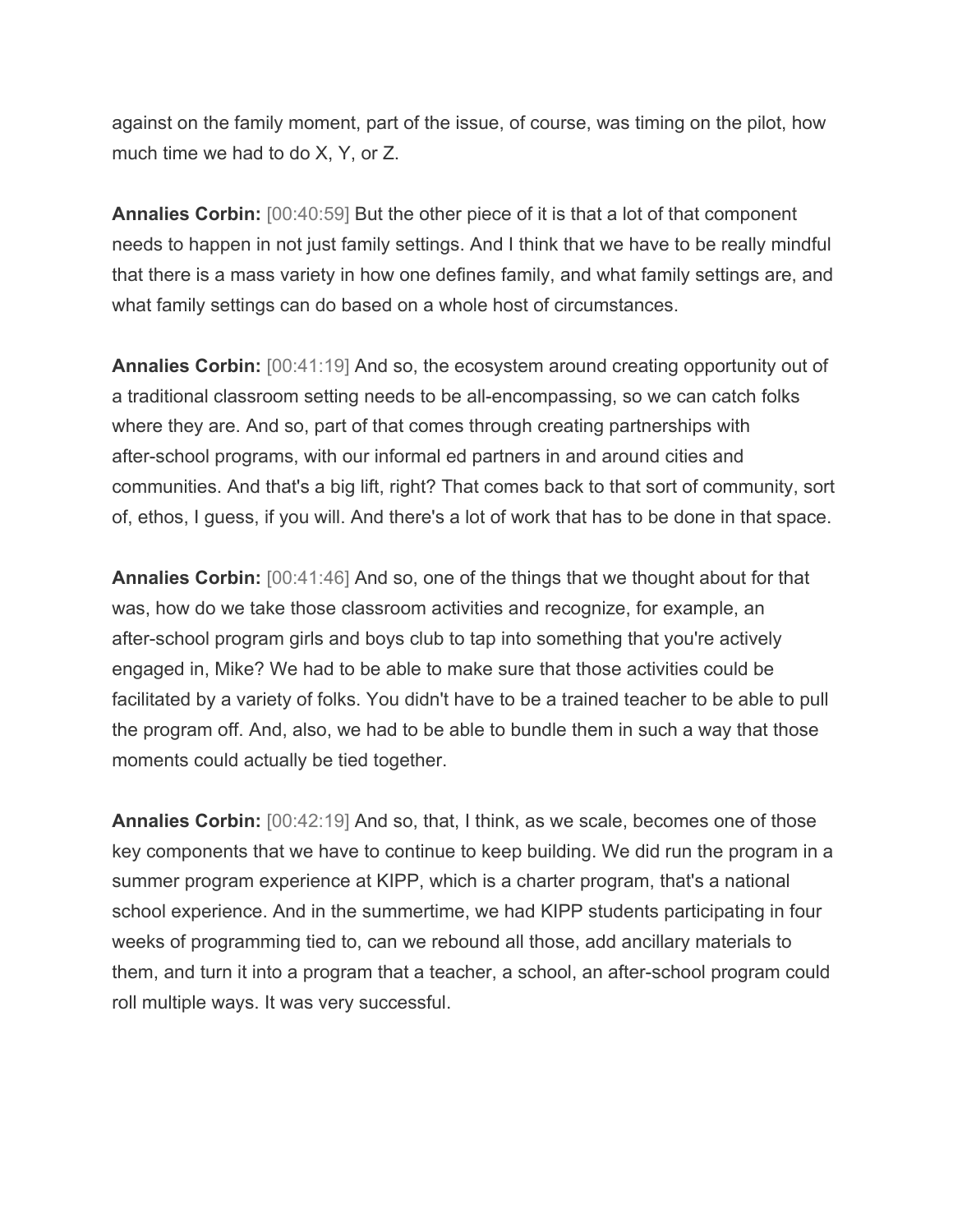**Annalies Corbin:** [00:42:50] So, Josh, you actually came in on one of those virtually, and the kids absolutely -- once again, it didn't matter if you were there in person or not, Explorer Josh was there. So, that was a big, fun deal.

**Josh Bernstein:** [00:43:02] Yeah, it was fun. It was fun. And I appreciate that the pilot has experimental pieces to it. So, we knew we wanted to be testing the formal ed piece in classrooms, in public schools. But then, we said, "Well, let's add the charters and see what that brings." And then, like, "What about after-school? Do we want formula, or do we want the more informal? And what about the education level of the people who are transmitting the Explorer at Large content, are they trained teachers or are they volunteers?

**Josh Bernstein:** [00:43:27] And so, I appreciate that we were broad in our work for the first nine months of the pilot. And, now, as we scale, we can go deeper into some areas where we say, "Oh, this worked really well, and we've improved a little bit," or, "Let's continue to explore and experiment." But, yeah, anytime I can use and leverage technology to come into a classroom, yeah, sign me up.

**Annalies Corbin:** [00:43:48] Yeah, exactly, exactly. So, let's talk about scale. So, what does scale look like? What happens now? Where are we?

**Josh Bernstein:** [00:43:56] So, our research report was delivered to our funders a few months ago, and we just heard a few weeks ago what our plan is in terms of what cities. Like beyond -- we're always going to stay in Ohio. Ohio has proven itself to be-

**Mike Schott:** [00:44:10] Whew.

**Annalies Corbin:** [00:44:10] We're the test kitchen.

**Josh Bernstein:** [00:44:10] Exactly, yeah.

**Annalies Corbin:** [00:44:10] Go see us.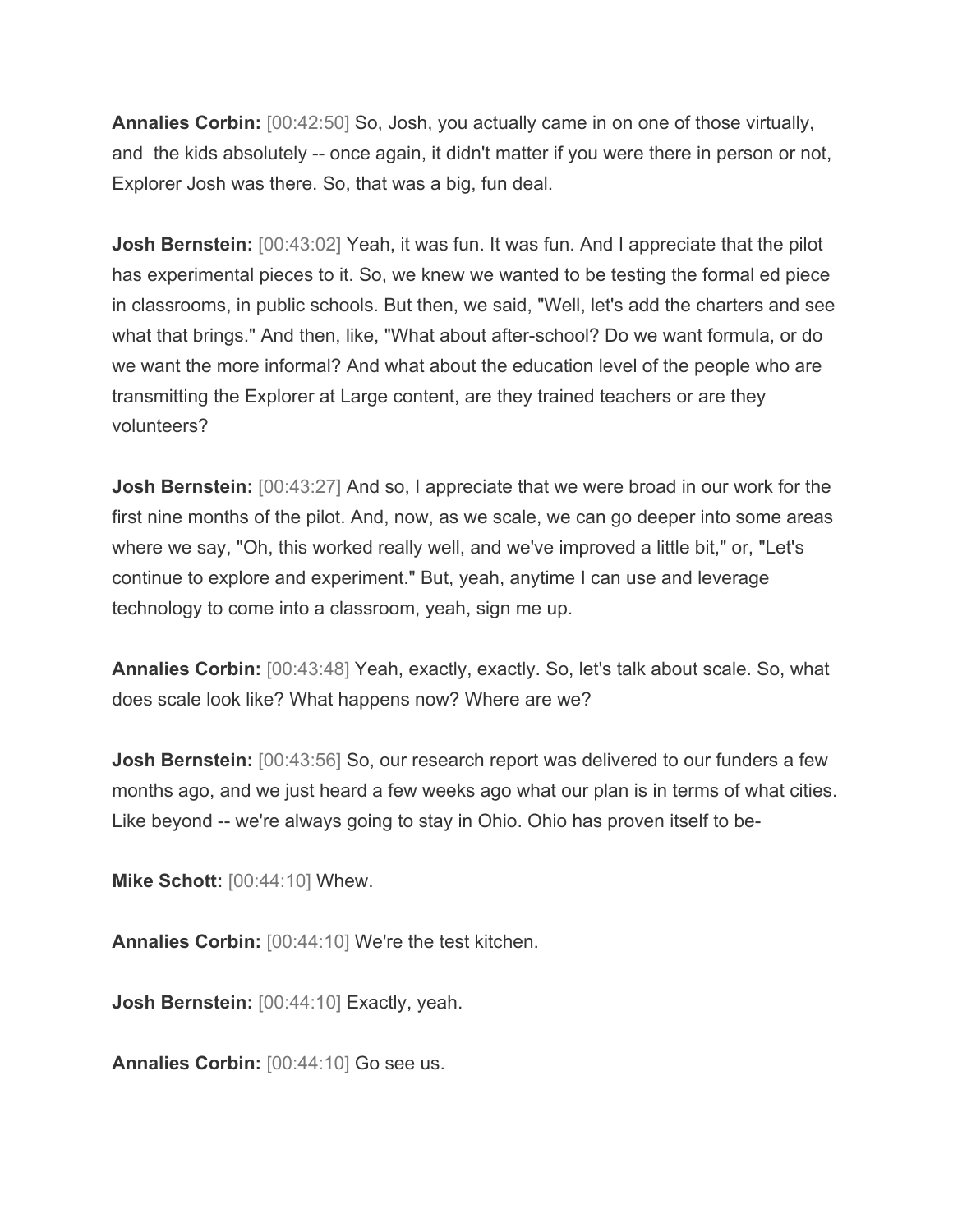**Josh Bernstein:** [00:44:13] This is. I mean, we call the test kitchen because the chefs here are going to be cooking and preparing things and experimenting with things that don't get pushed out to the other test kitchens or restaurants, depending on how we metaphor it. But we are looking for a number of other cities, partner cities, or hotspots to partner with and bring our content to.

**Josh Bernstein:** [00:44:35] So, a short list. And we've had many meetings in Philadelphia, some in San Francisco. We want to have, again, similar to how we had urban, suburb, and near urban, and rural, we want to have distribution across the country in ways that give us access to more populations than just urban centers. But we do want to bring ExAL, it's the shorthand for Explorer at Large. We do want to bring ExAL into more than just Ohio.

**Annalies Corbin:** [00:44:58] Yeah, absolutely.

**Josh Bernstein:** [00:44:58] And so, we're looking at national partners. I like the public, private, and national, regional, local partnerships for funding. So, we're looking for a national funder who would say, "Yes, we would challenge these communities to match our funds." And then, we will look for like the Schott Foundation, and the Columbus Foundation, and Battelle. We look for regional and local partners to say, "Sign us up. We want this to happen in our schools, to our kids, and the community here.".

**Josh Bernstein:** [00:45:26] Same with the science centers, ASTC, the zoos, and AZA, like that. There are organizations where we dovetail very nicely. So, we know what the resources are. It helps us if there is a zoo, if there's a science museum, if there is an aquarium. It helps if there's a park system that we don't have to have such a high level of entry where you have to have a giant building that's a multi-million-dollar facility. As long as you have a creek, we can talk about ecosystems. So, we try to get engagement from the classroom, outside the walls, into the community. So, we want to make sure that we have that piece.

**Josh Bernstein:** [00:45:58] And, now, we not just got back. As you know, I was in the Gulf last week talking to people in the UAE and in Bahrain about scaling this into other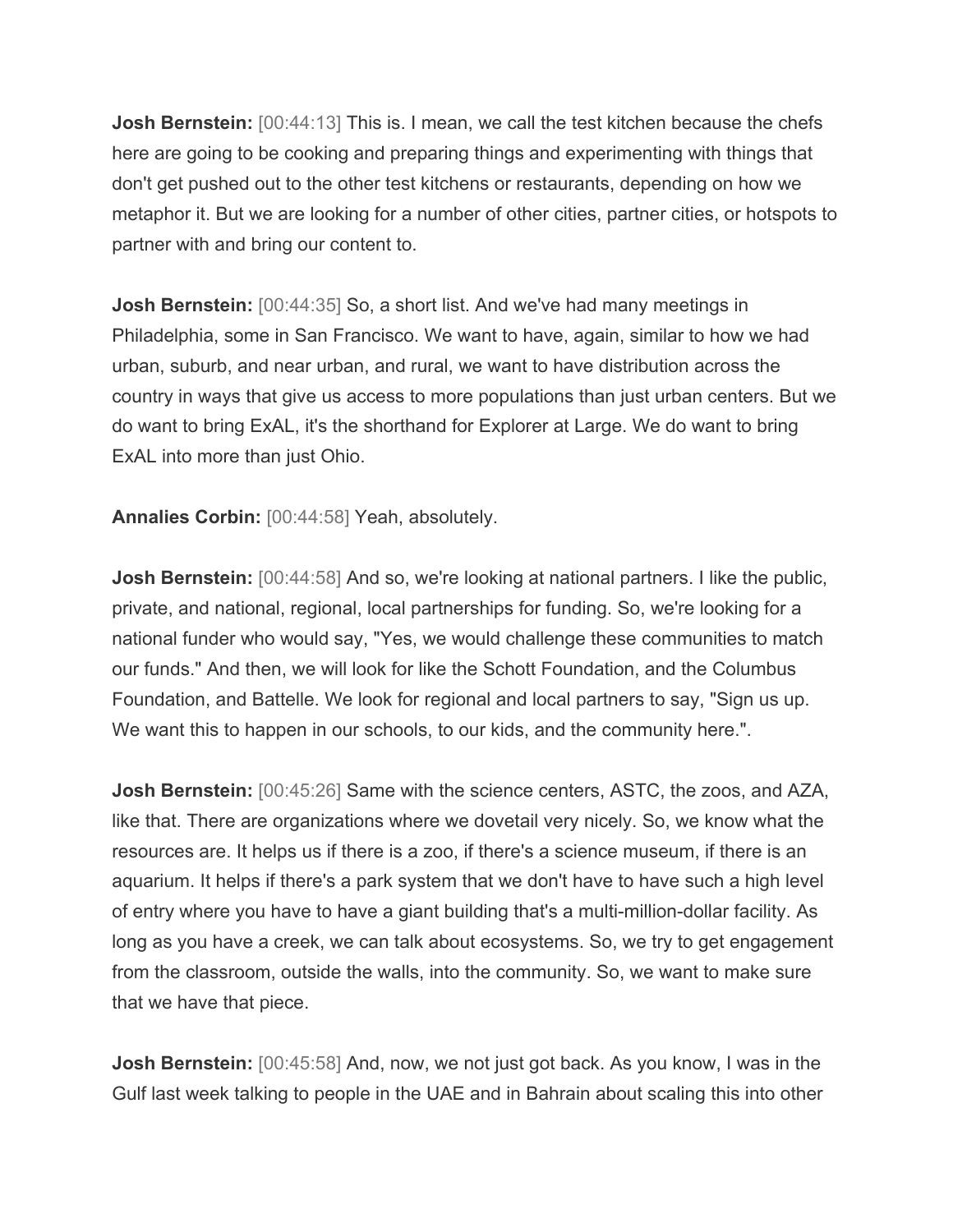countries. And it's more at the mindset of, how do we prepare a future generation to be science-literate, compassionate leaders. That's not an American thing.

**Annalies Corbin:** [00:46:13] No.

**Josh Bernstein:** [00:46:13] That's a global thing.

**Annalies Corbin:** [00:46:14] It's a global thing, absolutely.

**Josh Bernstein:** [00:46:15] So, our scale-up opportunities are going to be a combination of where do we think we want to go based on the demographic or psychographic. And then, where do people want us to come? So, if a community reaches out and says, "We have the schools. We have the political will to make this happen. We have, hopefully, the financial capital to invest and make this real," it's not a cheap endeavor to create all this material and to execute it well, then, we're open for those conversations.

**Annalies Corbin:** [00:46:39] Can you imagine a world, Mike, where you walk into an elementary or middle school, and you ask the question, "What are you learning in science?" in random schools in and around, and suddenly you hear about this guy, Explorer Josh, and that we're off doing these things. Is that possible in your mind?

**Mike Schott:** [00:47:01] Sure. I think, now more than ever, with the ability to distribute content to anyone almost around the world is remarkable. I mean, we're at an unprecedented time in history, and which is one of the reasons we got involved. This is sort of the confluence of the future of learning. And I believe we can scale this in so many different ways. And my job is to help this group swim downstream and find the ways that we can really find the right currents to jump in and make sure we can scale strategically thoughtfully and, hopefully, impactfully.

**Annalies Corbin:** [00:47:33] Yeah, absolutely. And I know that, collectively, everybody is really looking forward to doing that. And I know the PAST team is just anxious to start building kind of the next pieces. And as we think about what scale looks like and, sort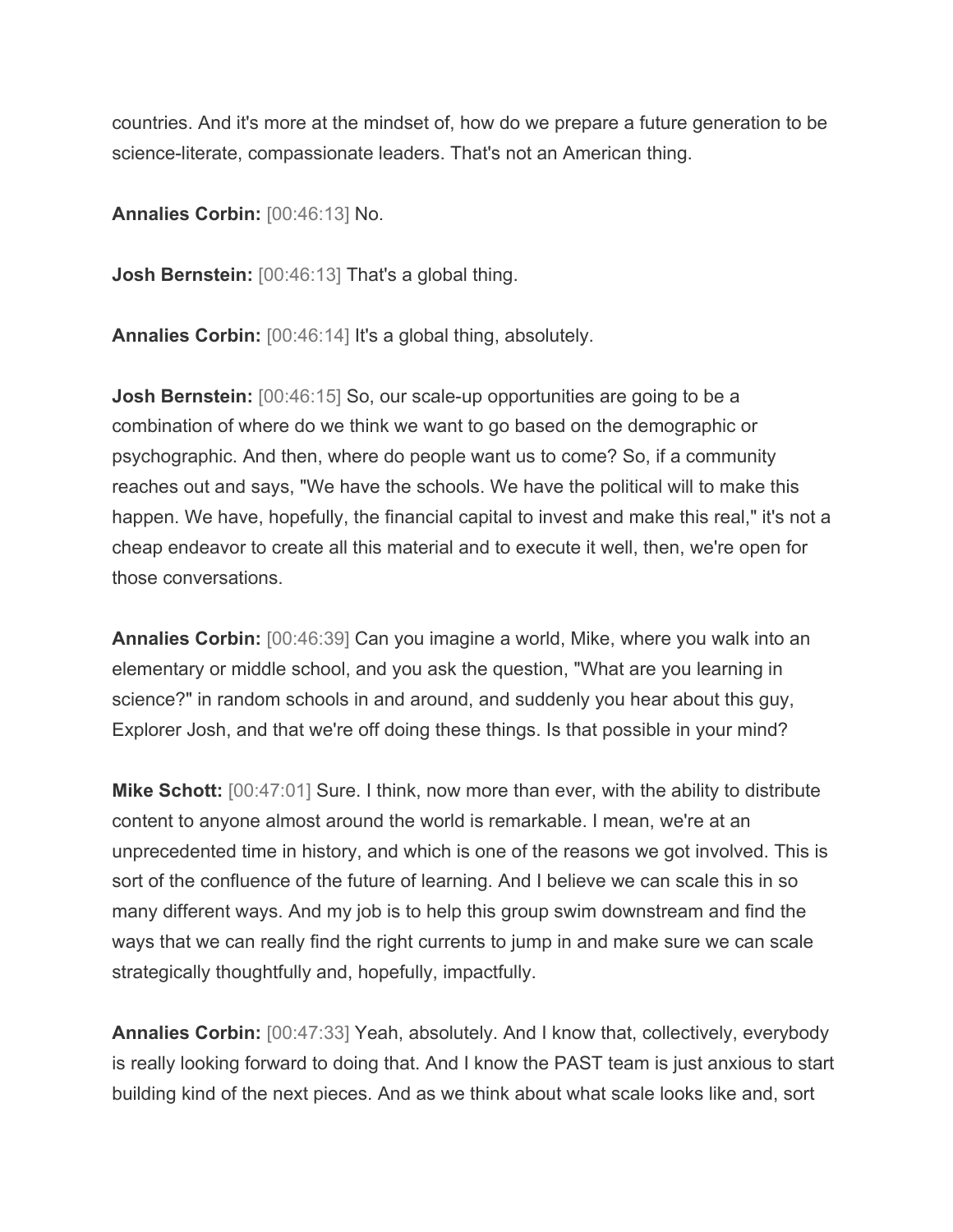of, where or what happens with it next, I think, that it's also, sort of, fair to share that when we started in those lower grades, there is a great need around science exploration.

**Annalies Corbin:** [00:48:01] And one of the pilot outcomes, sort of, added to the lift, quite frankly, for you, Josh, as it relates to creating that next set of the video content. There was a, sort of, clear feedback from the teachers that the K, 1, 2, 3 space, and the needs of their video moment versus the needs of the kids maybe 5, 7, 9 are going to have a little bit a different twist on the content. And so, it, sort of, adds to your burden a little bit. It's all the same shoot, but you think about them a little bit differently.

**Annalies Corbin:** [00:48:35] And as the program does scale and start to flesh out, the other hope, of course, is that the content interlinks across so many different disciplines, and it becomes this, sort of, robust thing that ultimately gets built.

**Annalies Corbin:** [00:48:47] So, as communities think about this, and whether it'd be from creating new innovative science curriculum or any other programs that come to them, so what might some parting shots be from each of you as you think about sitting in my hat, I'm a teacher in a school, I'm somebody who's just heard this podcast, and I either want to bring Explorer at Large to my community, or I want to think about doing this myself. What's the one thing that you want to leave folks with to think about before they, sort of, leap? And you guys just jump in. It doesn't matter who goes first.

**Josh Bernstein:** [00:49:17] Well, based on what we learned here in Columbus, I think, one of the more exciting takeaways for us, for me, was that the folks at COSI, and at the Columbus Zoo, and the Franklin Park Conservatory were like, "We have access. You can come here. You don't have to go to the Smithsonian only. You don't have to film at the National Zoo when you can film at the Columbus Zoo, or the Philadelphia Zoo, or you can go to the Exploratorium in San Francisco." There are regional players that should be part of our content design.

**Josh Bernstein:** [00:49:50] What we like about it is kids would be -- it means there's a deepening, a deeper level of engagement when kids watched you go into their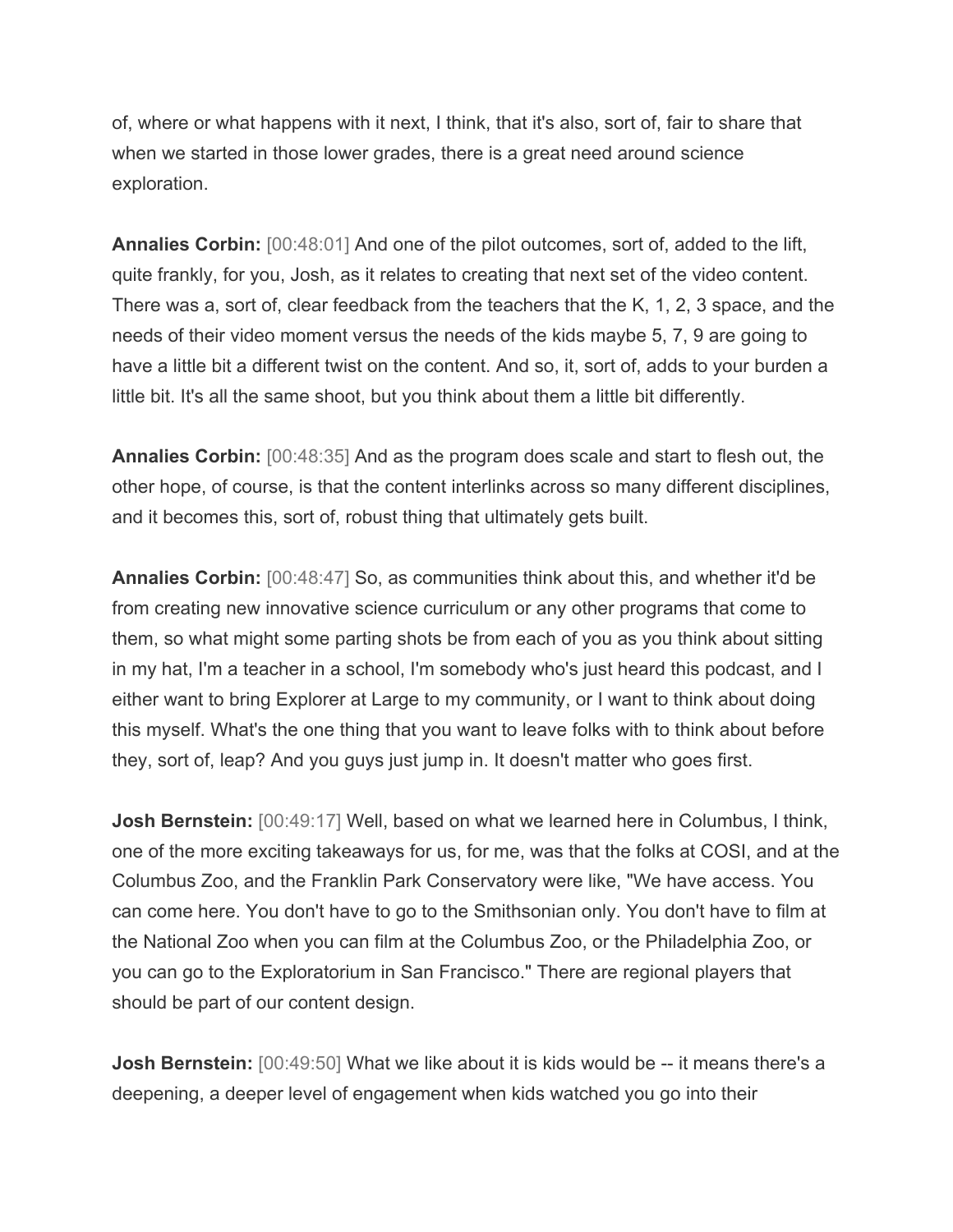community. It's like, "Oh, wow. He came here in the valley. He was in our museum. He was in our zoo.".

**Josh Bernstein:** [00:50:04] And so, that's where I was like, "Oh." Originally, I was like, "Well, I'll do this all through the Smithsonian, and we'll do it through NASA. I'll do it for Noah," which are great institutions that we'll continue to work with. But to be able to lock it into regional experiences, so that kids can watch me and future mes, other hosts, go into regional resources, these treasures, and then tell stories.

**Josh Bernstein:** [00:50:25] So, if there's anyone listening that says, "Hey, we have a science center that I'm on the board of," or, "I'm helping the zoo try to figure out what our campaign is for next year," we could do some content. We have a python that no one has or like help us tell that story because we can bring that content, not just to your schools when we come into your city or your towns, but we can also then share that content with the world.

**Annalies Corbin:** [00:50:47] The world.

**Josh Bernstein:** [00:50:48] So, the kids, like in Bahrain, where I just was, will be watching something from San Francisco and go -- Yeah, now, there's an international connection as people kind of realize that science, curiosity, problem-based learning is a global phenomenon, not just a regional one.

**Annalies Corbin:** [00:51:00] Correct, absolutely. Mike?

**Mike Schott:** [00:51:02] Yeah. I'll piggyback that a little bit and say the beautiful thing about this model and the art really of this team is that it's a customer-driven approach. I mean, we co-create with our teachers, with our kids, with the institutions, and with the families. And I think that is really impactful and powerful.

**Mike Schott:** [00:51:20] And it's our job to make it easy to implement, really fun to implement, and make it aligned with what you're trying to accomplish, whether that's in